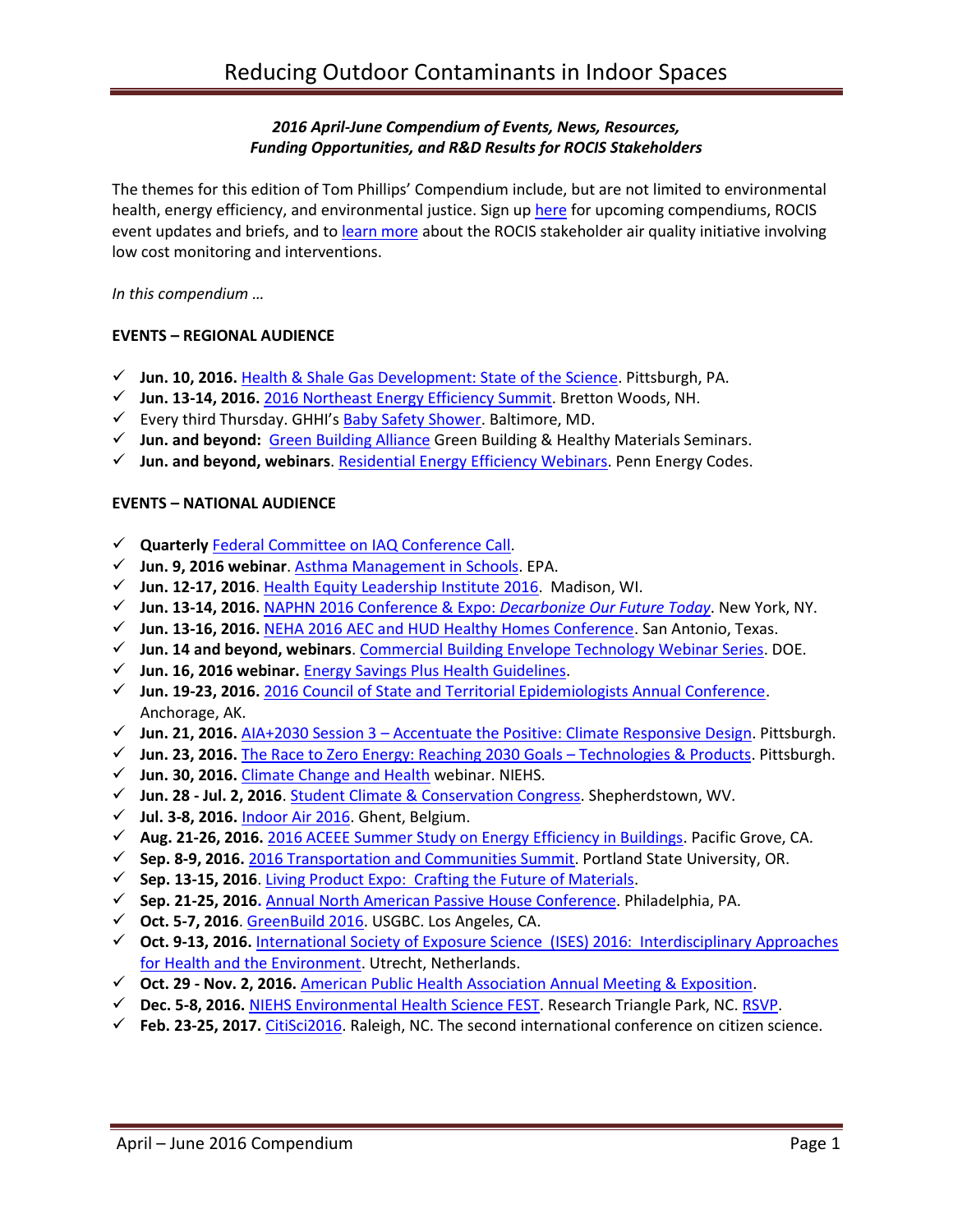## **REGIONAL NEWS**

## HEALTH

- $\checkmark$  [Summit Highlights Poor Control of Asthma in Pittsburgh.](http://www.post-gazette.com/local/city/2014/05/17/Summit-highlights-poor-control-of-asthma-here/stories/201405170114)
- ← How Prevalent and Severe Is Asthma Among Pittsburgh Schoolchildren?
- [High Rate of Pittsburgh-area Children Don't Get Proper Asthma Treatment.](http://www.post-gazette.com/news/health/2016/05/06/Tracking-asthma-in-Pittsburgh-children-finds-high-rates/stories/201605060082?utm_source=newsletter&utm_medium=email&utm_content=editors-picks-news-frontpage&utm_campaign=Headlines-Newsletter)
- $\checkmark$  [A Home Air Quality Monitor That Can Be Checked Out From The Library.](http://www.npr.org/2015/05/24/408786881/a-home-air-quality-monitor-that-can-be-checked-out-from-the-library)

### SUSTAINABILITY

- $\checkmark$  [Pittsburgh Buildings On Track To Reach Sustainability Goals Early.](http://wesa.fm/post/pittsburgh-buildings-track-reach-sustainability-goals-early)
- ← [Protecting Our Health through Energy Efficiency and Building Upgrades.](https://www.energystar.gov/about/newsroom/the-energy-source/201604)
- $\checkmark$  [GBA's Pittsburgh 2030 District Honored with Weste](https://www.go-gba.org/gbas-pittsburgh-2030-district-honored-western-pennsylvania-environmental-award/)rn Pennsylvania Environmental Award.
- $\checkmark$  [Passive Strategies a Critical Component in the Race to Zero Energy.](https://www.go-gba.org/passive-strategies-a-critical-component-in-the-race-to-zero-energy/)

## AIR POLLUTION

 $\checkmark$  [Lancaster County PA: Dogged by Some of the Worst Soot and Smog Pollution in U.S.](http://lancasteronline.com/news/local/lancaster-county-still-dogged-by-some-of-the-worst-soot/article_fbe227b4-0ae4-11e6-8a60-8b48988b7daf.html)

### FOSSIL FUELS

- $\checkmark$  [Is There A Link Between Fracking and Earthquakes?](http://wesa.fm/post/there-link-between-fracking-and-earthquakes)
- $\checkmark$  PA Court Hears Dispute Over Oil and Gas Well Permit Policies.
- $\checkmark$  [Cracker Plant in Beaver Co. Expected to Drive Real Estate Market and Jobs.](http://powersource.post-gazette.com/business/development/2016/06/11/Cracker-plant-expected-to-drive-real-estate-market/stories/201606110026)

## **OTHER NEWS**

### IEQ

- $\checkmark$  [Building Performance Institute \(BPI\) Introduces the Healthy Home Evaluator Credential.](http://www.bpi.org/news_expansion.aspx?selectedID=2303)
- $\checkmark$  [2016 Residential IAQ and Ventilation Standard Published by ASHRAE.](http://iaqlivewire.com/?p=213)
- [Lumber Liquidators Pays \\$2.5 Million to Settle](http://www.arb.ca.gov/newsrel/newsrelease.php?id=799) California Clean Air Claims.
- $\checkmark$  [New CDC Vital Signs Report: Legionnaires' Disease on the Rise](http://www.cdc.gov/vitalsigns/legionnaires/).
- $\checkmark$  [NYC Publishes Cooling Tower Rules for Inspection and Maintenance.](http://iaqlivewire.com/?p=209)

## ASTHMA

- $\checkmark$  [Social Bond for Childhood Asthma Home Intervention grant awarded to Alameda Co., CA.](http://www.payforsuccess.org/resources/alameda-county-granted-competitive-pay-success-award)
- $\checkmark$  [New NIH Asthma Intervention Research Programs.](http://www.niehs.nih.gov/news/newsroom/releases/2016/may3/index.cfm)

### ENVIRONMENTAL HEALTH

- $\checkmark$  [Air Pollution is a Real Heartbreaker.](http://grist.org/justice/air-pollution-is-a-real-heartbreaker-no-really/)
- $\checkmark$  [City, County and PSU Partner on Toxic Air Research in Portland, OR.](http://portlandtribune.com/pt/9-news/304125-182207-city-county-and-psu-partner-on-toxic-air-research)
- $\checkmark$  Endocrine disruptor exposure from consumer products: The **HERMOSA Study.**
- $\checkmark$  [Agricultural Compounds in Drinking Water Linked to Birth Defects.](https://vitalrecord.tamhsc.edu/agricultural-compounds-drinking-water-linked-birth-defects/)
- [Do You Think Before You Breathe? Drexel Survey Finds Broad Misperceptions About Impact of](http://drexel.edu/cae/news-events/news/2015/December/GurianWaringIndoorAirSurvey/)  [Cleaner Indoor Air.](http://drexel.edu/cae/news-events/news/2015/December/GurianWaringIndoorAirSurvey/)
- $\checkmark$  [The Complex Relationship Between Heat and Ozone: Increased Ozone Alerts in Coming Decades.](http://news.harvard.edu/gazette/story/2016/04/the-complex-relationship-between-heat-and-ozone/)
- $\checkmark$  [Southern California's Reduction in Smog Linked to Major Improvement in Children's](https://pressroom.usc.edu/southern-californias-reduction-in-smog-linked-to-major-improvement-in-childrens-respiratory-health/) Respiratory [Health.](https://pressroom.usc.edu/southern-californias-reduction-in-smog-linked-to-major-improvement-in-childrens-respiratory-health/)
- $\checkmark$  A Broad Universe of "Emerging Contaminants" in [Drinking Water is Going Unregulated](https://www.washingtonpost.com/national/health-science/in-us-drinking-water-many-chemicals-are-regulated--but-many-arent/2016/06/09/e48683bc-21b9-11e6-aa84-42391ba52c91_story.html?wpisrc=nl_amk&wpmm=1).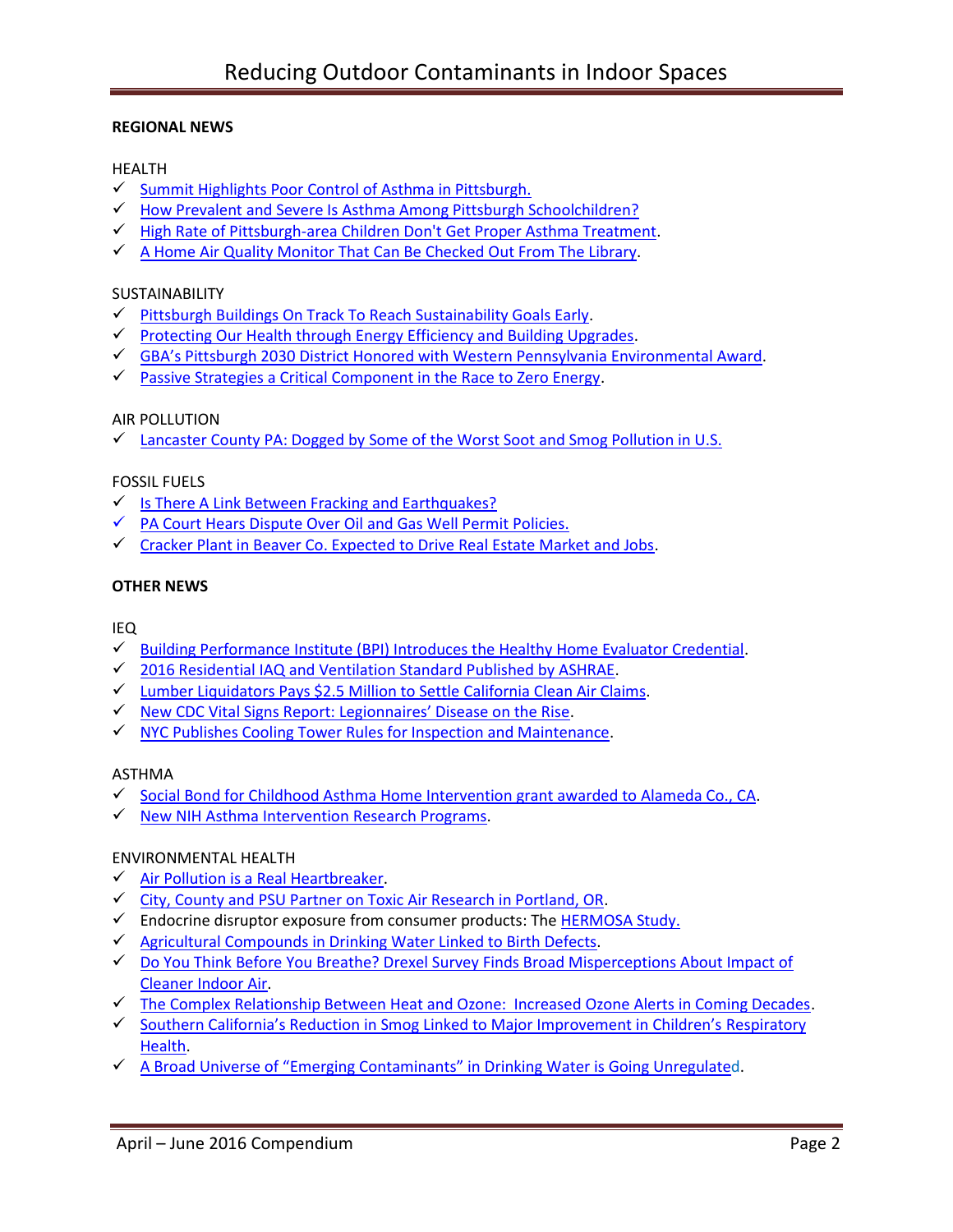## **OTHER NEWS continued**

# AQ

- [Busy Streets Are Bad For Cyclists' Lungs, Portland Study Says.](http://www.pdx.edu/sustainability/news/opb-busy-streets-are-bad-cyclists-lungs-portland-study-says)
- [Particulate Filters for Mercedes Diesels to Come to Gasoline Vehicles Too.](http://www.greencarreports.com/news/1104207_particulate-filters-for-mercedes-diesels-to-come-to-gasoline-vehicles-too.)

# ENERGY EFFICIENCY AND GREEN BUILDINGS

- [Washington State Law Expands Weatherization Plus Health to Entire State.](http://lawfilesext.leg.wa.gov/biennium/2015-16/Pdf/Bill%20Reports/House/1720%20HBR%20PL%2015.pdf)
- $\checkmark$  [Seeking Proof that Energy Efficiency Creates Jobs?](http://www.neep.org/blog/seeking-proof-energy-efficiency-creates-jobs-ask-us-department-energy)
- $\checkmark$  [UCLA Luskin Center Study Shows Low-income Californians Benefit from Cap-and-Trade.](http://newsroom.ucla.edu/stories/ucla-luskin-center-study-shows-low-income-californians-benefit-from-cap-and-trade)
- DOE Invests [\\$14 Million to Increase Efficiency of Nation's Homes and Buildings.](http://www.neep.org/blog/seeking-proof-energy-efficiency-creates-jobs-ask-us-department-energy)

# LAND USE PLANNING

 $\checkmark$  [Our Health is a Function of Where We Live.](http://www.thelancet.com/journals/lancet/article/PIIS0140-6736%2816%2900348-2/abstract)

## CITIZEN SCIENCE

[San Ysidro Residents Brace for a Busier Border, Conduct Own Pollutant Monitoring.](http://www.voiceofsandiego.org/topics/science-environment/san-ysidro-residents-brace-busier-border/)

## ENVIRONMENTAL JUSTICE

- $\checkmark$  EPA's Newest Environmental Justice Strategy Available for Public Review.
- [New Study Cross-Links Pollution Extremes to Race & Socio-Economic Status.](https://www.sesync.org/news/toxic-outliers)
- $\checkmark$  [Facilitating Change for Environmental Justice through](http://www.niehs.nih.gov/research/supported/translational/peph/grantee-highlights/2016/index.cfm) Community Empowerment and Advocacy.
- $\checkmark$  [New NIH-EPA Research Centers to Study Environmental Health Disparities.](http://www.niehs.nih.gov/news/newsroom/releases/2016/may25/index.cfm)

### FOSSIL FUELS

- [Hidden, Abandoned, Dangerous: Old Gas and Oil Wells In Neighborhoods.](http://www.npr.org/2016/05/30/474100388/hidden-abandoned-dangerous-old-gas-and-oil-wells-in-neighborhoods)
- $\checkmark$  [Physicians Group Calls for Ban on Fracking.](http://www.e-activist.com/ea-action/broadcast.record.message.click.do?ea.url.id=616197&ea.campaigner.email=2DEgPFoibvdOiO4f8OZ0W8LMtSVFLyox&ea.campaigner.id=vYhYjxR002qZkArzVWMSmA==&ea_broadcast_target_id=0)
- [U.S. Adds Man-made Earthquakes to Seismic Risk Map.](http://www.businessinsurance.com/article/20160328/NEWS03/160329812/united-states-geological-survey-revises-seismic-risk-map-to-include)
- $\checkmark$  [Fracking Firm Hit With Damages for Ground Water Contamination.](http://www.businessinsurance.com/article/20160311/NEWS06/160319964/pennsylvania-families-ely-hubert-of-dimock-win-4-2-million-damages)
- ◆ [Baykeeper Refutes Developer's Claim that Coal Export Won't Harm the Bay](https://baykeeper.org/blog/baykeeper-refutes-developer-claim-coal-export-wont-harm-bay).

### **RESOURCES**

# IEQ

[2016 Northeast Indoor Air Quality & Energy Conference.](http://www.maineindoorair.org/Workshop%20Schedule%202016%20-%20FINAL.pdf)

### ENVIRONMENTAL HEALTH

- $\checkmark$  Outdoor Pollutant Intrusion in Homes: Which Intervention Strategies Work?
- [Healthy Home Interventions: Success Stories.](http://www.greenandhealthyhomes.org/about-us/success-stories?field_location_tax_tid=All)
- [Weatherization and Health: Ventilation Intervention Studies.](http://www.nchh.org/Research/HealthV.aspx)
- $\checkmark$  [Toxic Metals in Urban Air.](http://www.pdx.edu/sustainability/urban-air)
- [Improving Indoor Climates in Retrofitted Buildings.](http://cordis.europa.eu/result/rcn/92528_en.html)
- $\checkmark$  [Schools of the Future: Towards Zero Emission with High Performance Indoor Environment.](http://www.school-of-the-future.eu/index.php/about)
- $\checkmark$  [Better Buildings Summit 2016.](http://betterbuildingssolutioncenter.energy.gov/search?f%5B0%5D=field_partner_type%3A1011&f%5B1%5D=field_content_type%3A847)
- $\checkmark$  [Increasing Energy Efficiency in Small Multifamily Properties in the Northeast.](http://www.neep.org/sites/default/files/resources/NEEP%20Multifamily%20Report_April%202014.pdf)
- [EPA P3 Student Project Grants Awarded, 2016.](https://www.epa.gov/P3/20152016-p3-grant-recipients)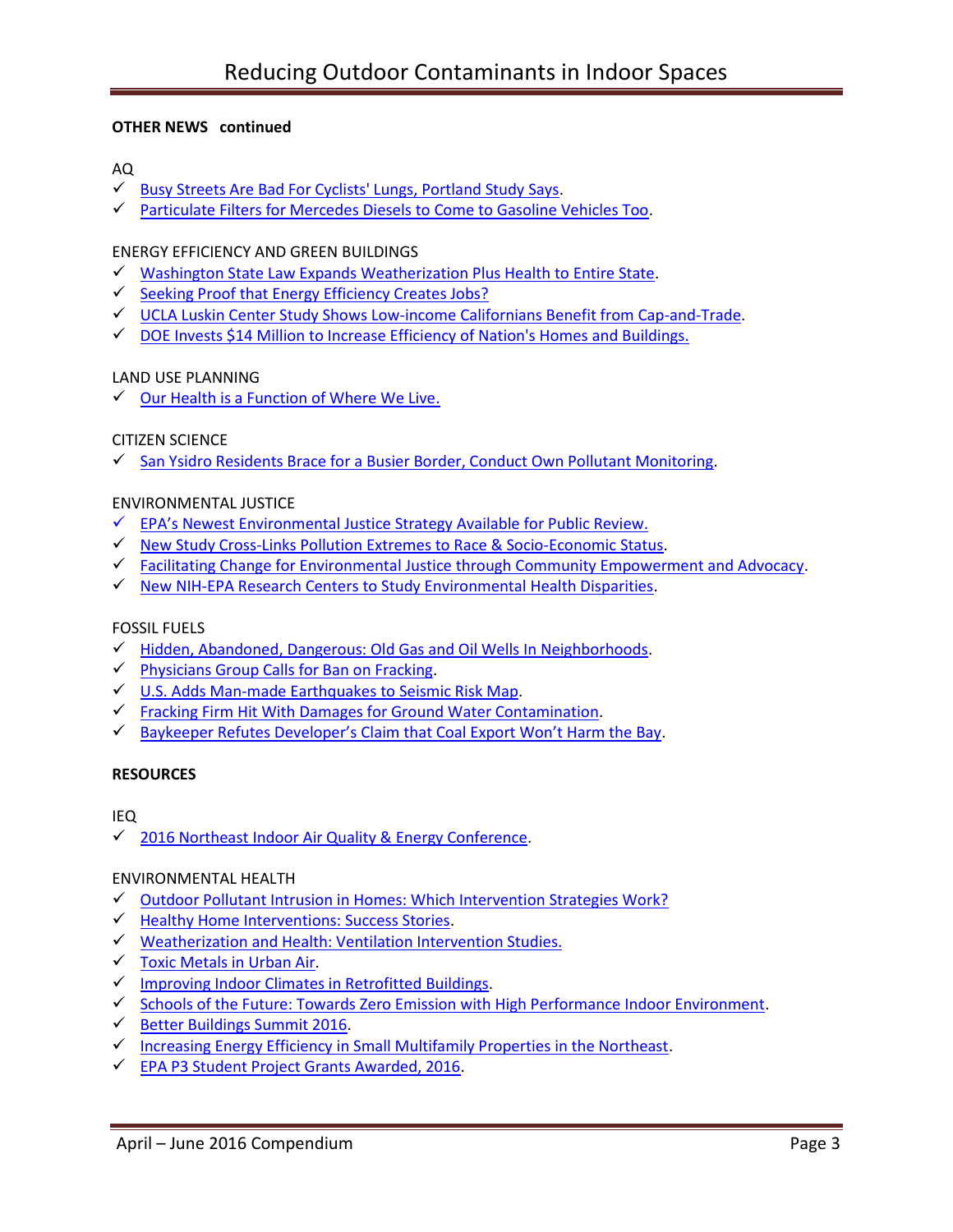## **RESOURCES continued**

#### FOSSIL FUELS

 $\checkmark$  [No Coal in Oakland.](http://nocoalinoakland.info/)

### **FUNDING OPPORTUNITIES**

 $\checkmark$  [Healthy Housing and Neighborhoods Initiative.](http://kresge.org/opportunities)

### **RESEARCH AND DEMONSTRATION**

### IEQ

 $\checkmark$  [Ventilation, IAQ and Filtration in a Net Zero Energy House.](http://www.nafahq.org/ventilation-iaq-and-filtration-in-a-net-zero-energy-house/)

## ENVIRONMENTAL HEALTH

- [Multi-Ethnic Study of Atherosclerosis and Air Pollution \(MESA Air\) Study.](http://depts.washington.edu/mesaair/)
- [Associations between Traffic Noise, Particulate Air Pollution, Hypertension, and Isolated Systolic](http://www.ncbi.nlm.nih.gov/pmc/articles/PMC4014763/)  [Hypertension in Adults: The KORA Study.](http://www.ncbi.nlm.nih.gov/pmc/articles/PMC4014763/)
- ← [Impacts of Climate-induced Changes in Extreme Events on Ozone and Particulate Matter Air Quality.](http://www.mtu.edu/geo/research/current/)
- $\checkmark$  Simulating the Extent of TCE Contamination in Antrim County, Michigan Using Publicly Available [Data \(2016 NGWA Groundwater Summit\).](https://ngwa.confex.com/ngwa/2016gws/webprogram/Paper10946.html)
- $\checkmark$  Quantile Regression Analysis of the Distributional Effects of Air Pollution on Blood Pressure, Heart [Rate Variability, Blood Lipids, and Biomarkers of Inflammation in Elderly American Men: The](http://ehp.niehs.nih.gov/15-10044/)  [Normative Aging Study.](http://ehp.niehs.nih.gov/15-10044/)
- $\checkmark$  [Critical Review of Health Impacts of Wildfire Smoke Exposure.](http://ehp.niehs.nih.gov/wp-content/uploads/advpub/2016/4/ehp.1409277.acco.pdf)
- $\checkmark$  [Long-term Exposure to Air Pollution and Development of Cardiovascular Disease.](https://www.epa.gov/research-grants/long-term-exposure-air-pollution-and-development-cardiovascular-disease)
- $\checkmark$  [Contamination in North Dakota Linked to Fracking Spills.](https://nicholas.duke.edu/about/news/ContaminationinNDLinkedtoFrackingSpills)
- [Early Exposure to Traffic-Related Air Pollution.](http://ehp.niehs.nih.gov/ehp239/)
- $\checkmark$  [Urban Dust Microbiome: Impact on Later Atopy and Wheezing.](http://ehp.niehs.nih.gov/ehp158/)
- $\checkmark$  A Difference-in-Differences Approach to Assess the Effect of a Heat Action Plan on Heat-Related [Mortality, and Differences in Effectiveness According to Gender, Age, and Socioeconomic Status](http://ehp.niehs.nih.gov/ehp203/)  [\(Montreal, Quebec\).](http://ehp.niehs.nih.gov/ehp203/)
- [Estimating Causal Effects of Local Air Pollution on Daily Deaths: Effect of Low Levels.](http://ehp.niehs.nih.gov/ehp232/)
- $\checkmark$  Nano-Scale Particulate Matter from Urban Traffic Rapidly Induces Oxidative Stress and Inflammation [in Olfactory Epithelium with Concomitant Effects on Brain.](http://ehp.niehs.nih.gov/ehp134/)
- $\checkmark$  Long-term Exposure to Traffic-related Air Pollution and Progression of Carotid Artery [Atherosclerosis: A Prospective Cohort Study.](http://www.ncbi.nlm.nih.gov/pmc/articles/PMC3987708/)
- $\checkmark$  [Effects of Complete Streets on Travel Behavior and Exposure to Vehicular Emissions.](http://www.arb.ca.gov/research/single-project.php?row_id=65095)
- [Short-term Exposure to Traffic-related Air Pollution and Daily Mortality in London, UK.](http://www.nature.com/jes/journal/v26/n2/abs/jes201565a.html?WT.ec_id=JES-201603&spMailingID=50713632&spUserID=MTY2MTU2MzQwNjg3S0&spJobID=862092438&spReportId=ODYyMDkyNDM4S0)
- [Air Pollution Exposure Model for Individuals \(EMI\) in Health Studies: Evaluation for Ambient PM2.5](http://pubs.acs.org/doi/10.1021/acs.est.5b02765)  [in Central North Carolina.](http://pubs.acs.org/doi/10.1021/acs.est.5b02765)
- ← Differences in Ambient Polycyclic Aromatic Hydrocarbon Concentrations between Streets and Alleys [in New York City: Open Space vs. Semi-Closed Space.](http://www.ncbi.nlm.nih.gov/pmc/articles/PMC4730518/)
- [Time Trends of Polycyclic Aromatic Hydrocarbon Exposure in New York City from 2001 to 2012:](http://www.ncbi.nlm.nih.gov/pubmed/24709094)  [Assessed by Repeat Air and Urine Samples.](http://www.ncbi.nlm.nih.gov/pubmed/24709094)
- $\checkmark$  Moving to a Highly Walkable Neighborhood and Incidence of Hypertension: A Propensity-Score [Matched Cohort Study.](http://ehp.niehs.nih.gov/15-10425/)
- [Effects of Ambient Air Pollution Exposure on](http://ehp.niehs.nih.gov/ehp136/) Olfaction: A Review.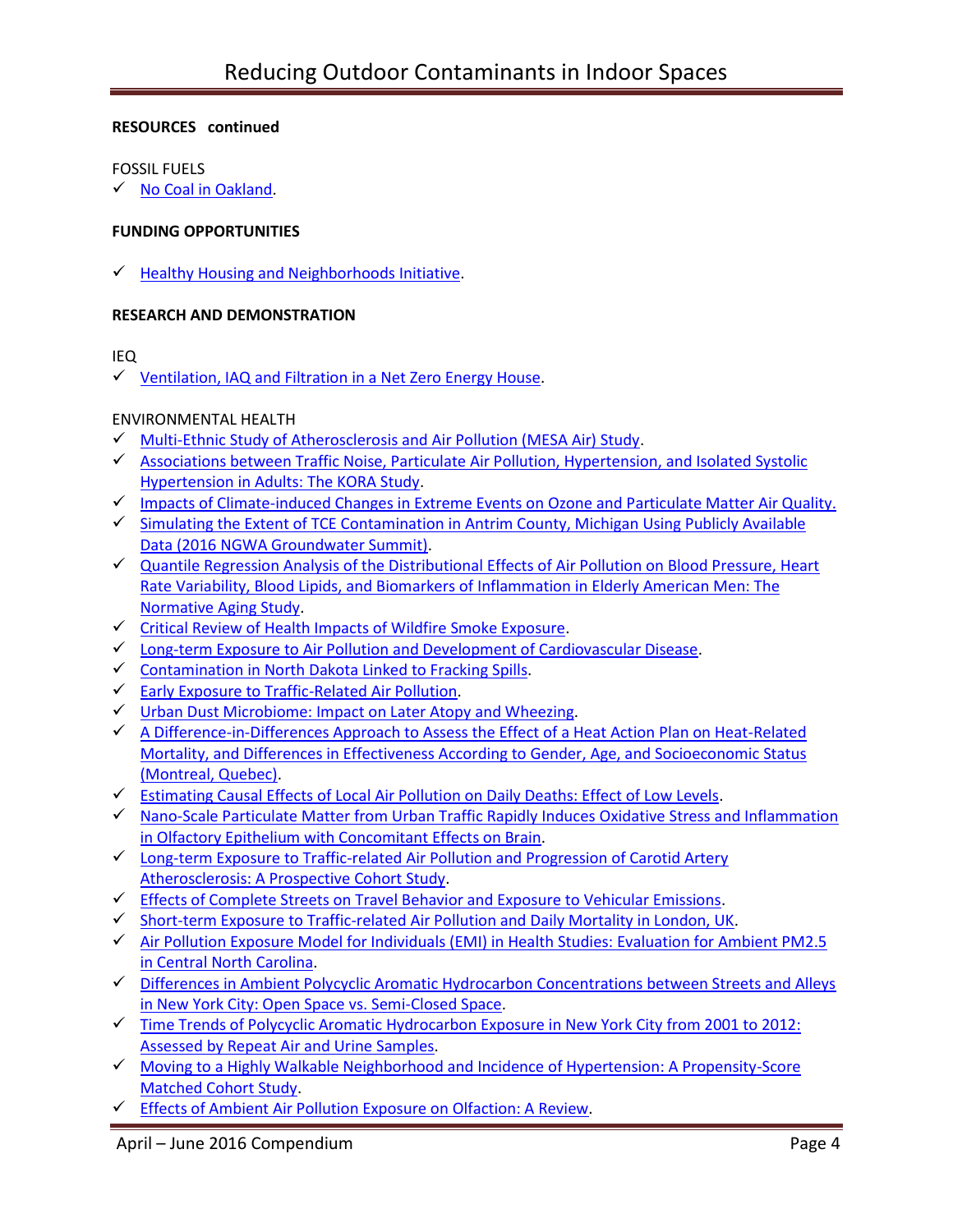- [Intrauterine Inflammation and Maternal Exposure to Ambient](http://ehp.niehs.nih.gov/EHP243/) PM<sub>2.5</sub> during Preconception and [Specific Periods of Pregnancy: The Boston Birth Cohort.](http://ehp.niehs.nih.gov/EHP243/)
- $\checkmark$  Hair and Nails as Noninvasive Biomarkers of Human Exposure to Brominated and Organophosphate [Flame Retardants.](http://pubs.acs.org/doi/abs/10.1021/acs.est.5b05073)
- $\checkmark$  [A Community-Based Approach to Developing a Mobile Device for Measuring Ambient](http://www.osti.gov/pages/biblio/1213217-community-based-approach-developing-mobile-device-measuring-ambient-air-exposure-location-respiratory-health) Air Exposure, [Location, and Respiratory Health.](http://www.osti.gov/pages/biblio/1213217-community-based-approach-developing-mobile-device-measuring-ambient-air-exposure-location-respiratory-health)
- [Wearable Wristbands Detect Flame Retardants.](http://blogs.edf.org/health/2016/06/01/wearable-wristbands-detect-flame-retardants/?_ga=1.2540856.966442427.146576)

### ASTHMA

- [Overcoming Medicaid Reimbursement Barriers to Funding School Nursing Services for Low-Income](http://www.ncbi.nlm.nih.gov/pubmed/27040476)  [Children With Asthma.](http://www.ncbi.nlm.nih.gov/pubmed/27040476)
- $\checkmark$  Reducing Childhood Asthma Triggers in Public [Housing: Implementation and Outcomes from an](http://online.liebertpub.com/doi/abs/10.1089/env.2015.0017) East Harlem Community [Health Worker Program.](http://online.liebertpub.com/doi/abs/10.1089/env.2015.0017)
- $\checkmark$  [A Common 16p11.2 Inversion Underlies the Joint Susceptibility to Asthma and Obesity.](https://www.ncbi.nlm.nih.gov/pubmed/24560518)

## ENERGY EFFICIENCY

- $\checkmark$  [Holistic Approach to Achieving Low-energy, High-rise Residential Buildings.](http://jen.sagepub.com/content/early/2016/01/19/1744259115623262.abstract)
- [US Power Plant Carbon Standards and Clean Air and Health Co-benefits.](http://www.nature.com/nclimate/journal/v5/n6/full/nclimate2598.html)

### **ABSTRACTS for the above items**

#### **EVENTS – REGIONAL AUDIENCE**

**Jun. 10, 2016.** [Health & Shale Gas Development: State of the Science.](http://www.environmentalhealthproject.org/wpforms/) Pittsburgh, PA. This conference for healthcare providers and community members will discuss unconventional gas development, its related health effects, and the critical roles of interdisciplinary and interagency activities. Presentations will be posted on the Southwestern PA Environmental Health Project website.

**Jun. 13-14, 2016.** [2016 Northeast Energy Efficiency Summit.](http://www.neep.org/events/2016-summit) Bretton Woods, NH.

Every third Thursday[. Baby Safety Shower.](http://www.greenandhealthyhomes.org/latest-events) Baltimore, MD. GHHI will be on hand at the monthly event to deliver information about **lead-safe practices and asthma action plans** to mothers of babies and toddlers less than 18 months of age.

**Jun. and beyond:** Various Green Building and Healthy Materials Seminars and Webinars, hosted by the [Green Building Alliance](https://www.go-gba.org/) of Pittsburgh (GBA) and others. Notable events include the 2030 Race to Zero Energy monthly series and the Inspire Speakers series.

**Jun. and beyond, webinars**[. Residential Energy Efficiency Webinars.](http://pennenergycodes.com/) Penn Energy Codes.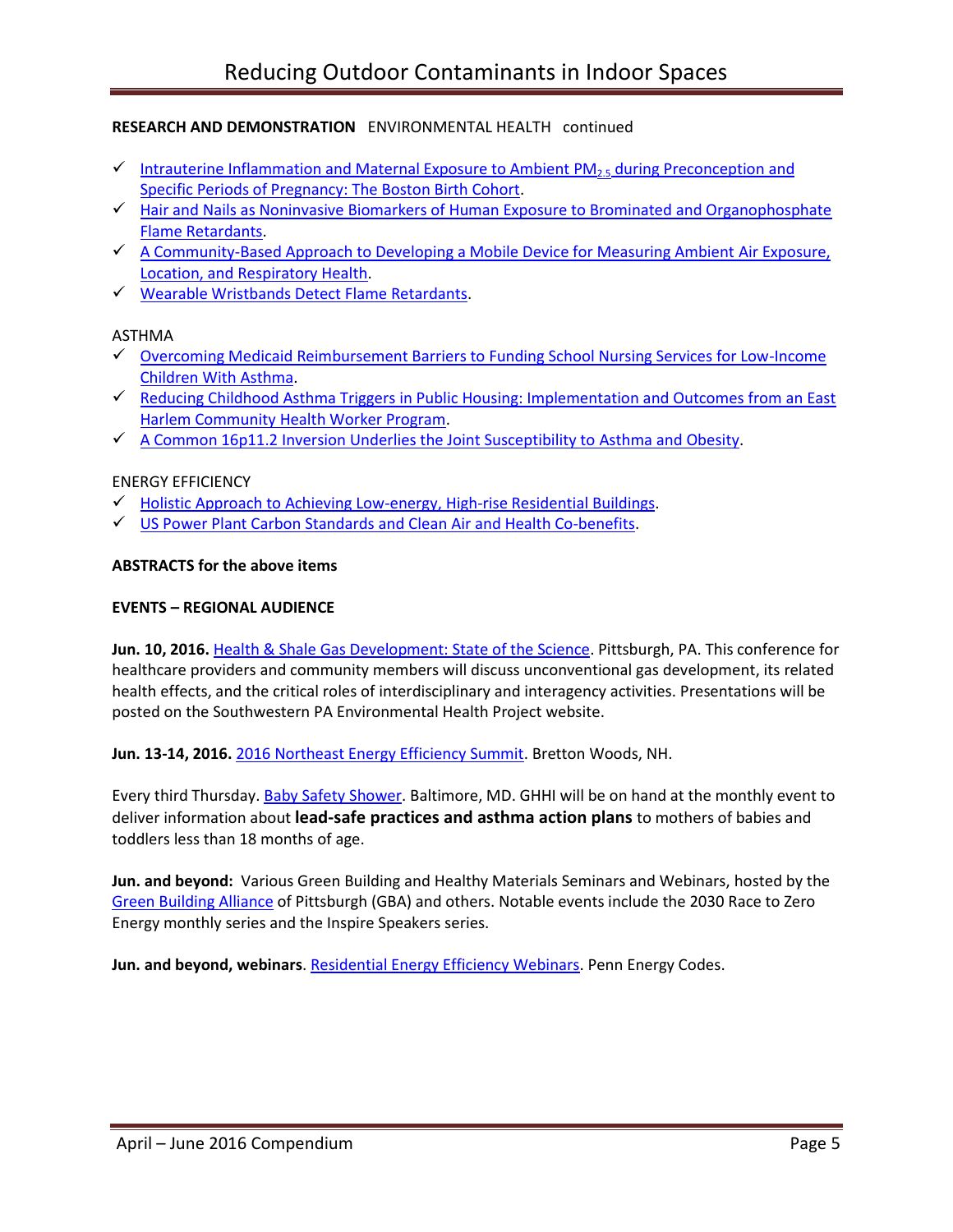## **EVENTS – NATIONAL AUDIENCE**

**Quarterly** [Federal Committee on IAQ Conference Call.](https://www.epa.gov/indoor-air-quality-iaq/federal-interagency-committee-indoor-air-quality) The June 8<sup>th</sup> agenda included presentations on the GBA Pittsburgh IAQ and energy efficiency efforts and the HUD's Smoke Free Public Housing. Minutes of past conference calls are archived.

**Jun. 9, 2016 webinar**. [Asthma Management in Schools.](https://www.epa.gov/iaq-schools/iaq-knowledge-action-professional-training-webinar-series) EPA. Previous webinars are also available online.

**Jun. 12-17, 2016**[. Health Equity Leadership Institute](https://uwheli.com/2016/06/08/heli-2016-starts-next-week-monday-june-13th/) 2016. Madison, WI.

**Jun. 13-14, 2016.** [NAPHN 2016 Conference & Expo:](http://naphnetwork.org/conference/) *Decarbonize Our Future Today*. New York, NY.

**Jun. 13-16, 2016.** [NEHA 2016 AEC and HUD Healthy Homes Conference.](http://www.neha.org/news-events/aec) San Antonio, Texas.

**Jun. 14 and beyond, webinars**. [Commercial Building Envelope Technology Webinar Series.](http://energy.gov/eere/buildings/events/commercial-building-envelope-technology-webinar-series-0) DOE. June 14, Tools and Whole Building Envelopes.

**Jun. 16, 2016 webinar.** [Energy Savings Plus Health Guidelines.](http://links.govdelivery.com/track?type=click&enid=ZWFzPTEmbWFpbGluZ2lkPTIwMTYwNTI0LjU5NDAwODYxJm1lc3NhZ2VpZD1NREItUFJELUJVTC0yMDE2MDUyNC41OTQwMDg2MSZkYXRhYmFzZWlkPTEwMDEmc2VyaWFsPTE3MDU5Nzc2JmVtYWlsaWQ9dGpwODM1QHNiY2dsb2JhbC5uZXQmdXNlcmlkPXRqcDgzNUBzYmNnbG9iYWwubmV0JmZsPSZleHRyYT1NdWx0aXZhcmlhdGVJZD0mJiY=&&&104&&&https://www.epa.gov/iaq-schools/iaq-guidelines-school-building-upgrades-energy-savings-plus-health?utm_content=&utm_medium=email&utm_name=&utm_source=govdelivery&utm_term=) Bringing energy efficiency and indoor air quality to your school through EPA's Guidelines. Topics include the Guidelines and its checklist and spreadsheet, plus best practices, and a case study on improving IAQ and occupant health.

**Jun. 19-23, 2016.** [2016 Council of State and Territorial Epidemiologists Annual Conference.](http://www.csteconference.org/2016/) Anchorage, AK.

**Jun. 21, 2016.** AIA+2030 Session 3 – [Accentuate the Positive: Climate Responsive Design.](https://www.go-gba.org/events/aia2030-session-3-accentuate-positive-climate-responsive-design/) Pittsburgh.

**Jun. 23, 2016.** [The Race to Zero Energy: Reaching 2030 Goals Session 2](https://www.go-gba.org/events/the-race-to-zero-energy-reaching-2030-goals-session-2-technologies-and-products/) – Technologies and Products. Pittsburgh.

**Jun. 30, 2016.** [Climate Change and Health](https://nih.webex.com/nih/onstage/g.php?MTID=e4abcfd4dbda1e6bc7ffb0bca5be8930a) webinar. NIEHS.

**Jun. 28 - Jul. 2, 2016**. [Student Climate & Conservation Congress.](http://www.greenschoolsalliance.org/students/student-climate-conservation-congress-sc3) Shepherdstown, WV.

**Jul. 3-8, 2016.** [Indoor Air 2016.](http://mms.isiaq.org/Calendar/moreinfo.php?eventid=30972) Ghent, Belgium. The premier international scientific conference on IEQ. Short courses and social media discussions will be included.

**Aug. 21-26, 2016.** [2016 ACEEE Summer Study on Energy Efficiency in Buildings.](http://aceee.org/conferences/2016/ssb) Pacific Grove, CA.

**Aug. 25-26, 2016.** [Advancing the Science of Community Engaged Research.](https://vanderbilt.irisregistration.com/Home/Site?code=engagedresearch) Washington, D.C.

**Sep. 8-9, 2016.** [2016 Transportation and Communities Summit.](http://trec.pdx.edu/summit/speakers) Portland State University, Portland, OR.

**Sep. 13-15, 2016**[. Living Product Expo: Crafting the Future of](http://www.livingproductexpo.org/about/) Materials. Pittsburg, PA.

**Sep. 21-25, 2016.** Annual North American [Passive House Conference.](http://naphc2016.phius.org/) Philadelphia, PA.

**Oct. 5-7, 2016**[. GreenBuild 2016.](http://greenbuildexpo.com/Attendee/ShowInfo) USGBC. Los Angeles, CA.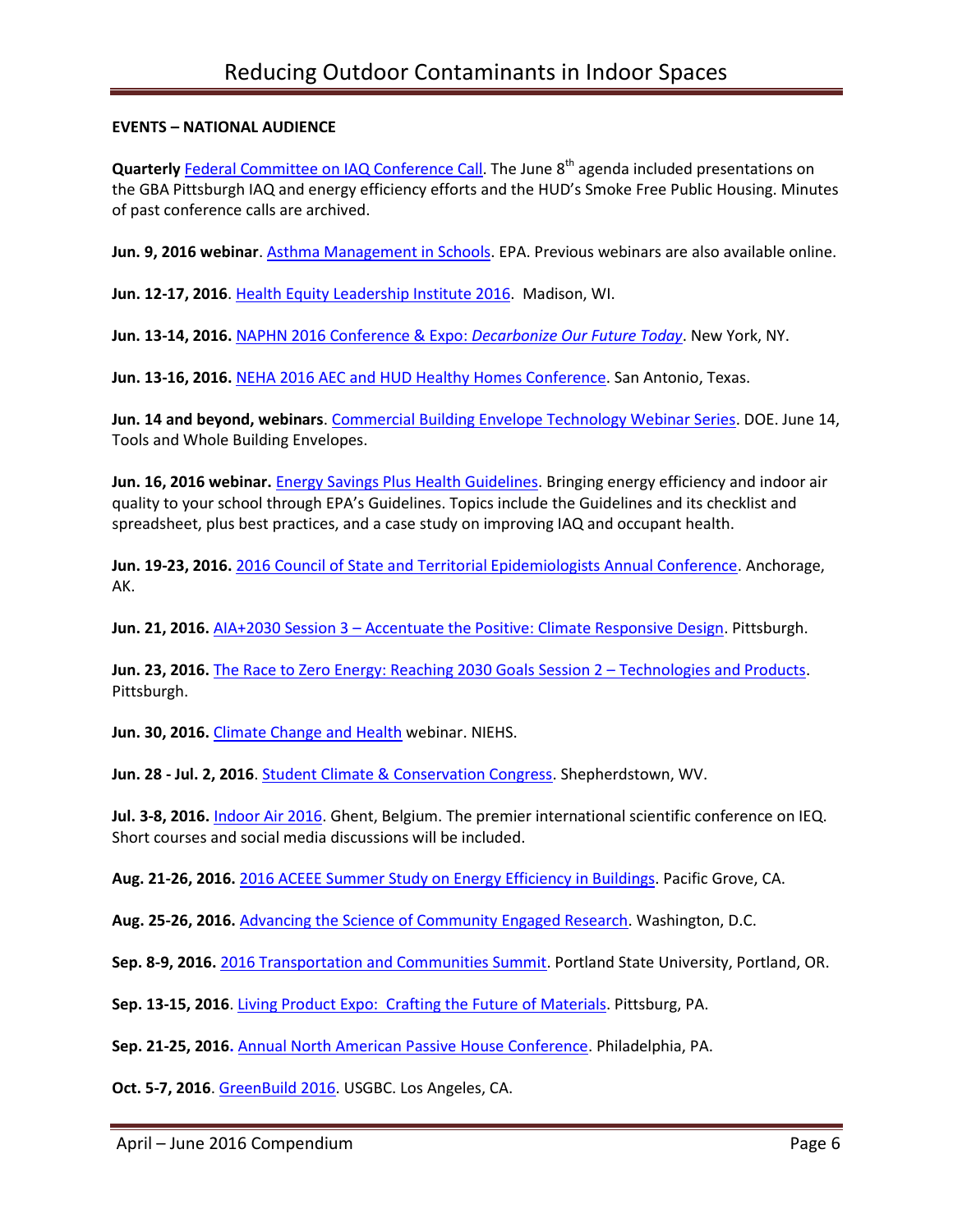## **EVENTS – NATIONAL AUDIENCE continued**

**Oct. 9-13, 2016.** [International Society of Exposure Science \(ISES\) 2016: Interdisciplinary Approaches for](http://ises2016.org/)  [Health and the Environment.](http://ises2016.org/) Utrecht, Netherlands. This multidisciplinary meeting includes topics such as pollutant exposure, dose, health risk assessment, policy, emerging chemicals, and science education.

**Oct. 29 - Nov. 2, 2016.** [American Public Health Association Annual Meeting & Exposition.](http://www.apha.org/events-and-meetings/annual) Denver, CO.

**Dec. 5-8, 2016.** [NIEHS Environmental Health Science FEST.](http://tools.niehs.nih.gov/conference/ehs_fest/) Research Triangle Park, NC. [RSVP.](https://www.surveymonkey.com/r/EHSFESTRSVP)

**Feb. 23-25, 2017.** [CitiSci2016.](http://citizenscienceassociation.org/conference/citizen-science-2017/) Raleigh, NC. The second international conference on citizen science.

### **REGIONAL NEWS**

### HEALTH

[Summit Highlights Poor Control of Asthma in Pittsburgh.](http://www.post-gazette.com/local/city/2014/05/17/Summit-highlights-poor-control-of-asthma-here/stories/201405170114) Experts cite need for health education. The conference, "The Air We Breathe: A Regional Summit on Asthma in our Community," convened about 100 attendees to hear both local and national experts discuss the most current findings on asthma causes, treatment and prevention. The conference also spotlighted the Breathmobile, a mobile asthma clinic that is coming to Pittsburgh. Other areas explored by the conference included air pollution, specifically from wood smoke. The [Breathe Project](https://www.facebook.com/breatheproject/posts/1077241472363602) was one of the sponsors. May 16, 2016.

[How Prevalent and Severe Is Asthma Among Pittsburgh Schoolchildren?](http://wesa.fm/post/how-prevalent-and-severe-asthma-among-pittsburgh-schoolchildren) Allegheny Health Network recently [released the results](http://npaf.org/jobs/app/document/13535415;jsessionid=10l3b3h7w61ujfq4vyq45lxhh) of Dr. Deborah Gentile's study on the asthma [prevalence,](http://wesa.fm/post/poor-air-quality-linked-high-asthma-rate-pittsburgh-children) risk and severity for schoolchildren in several Pittsburgh-area school districts. May 17, 2016 interview.

[High Rate of Pittsburgh-area Children Don't Get Proper Asthma Treatment.](http://www.post-gazette.com/news/health/2016/05/06/Tracking-asthma-in-Pittsburgh-children-finds-high-rates/stories/201605060082?utm_source=newsletter&utm_medium=email&utm_content=editors-picks-news-frontpage&utm_campaign=Headlines-Newsletter) May 6, 2016.

[A Home Air Quality Monitor That Can Be Checked Out From The Library.](http://www.npr.org/2015/05/24/408786881/a-home-air-quality-monitor-that-can-be-checked-out-from-the-library) Case studies from Speck particle counters in Pittsburgh homes and a Salt Lake City school are mentioned. Student and family empowerment was increased. CMU plans to also put data from other sensor makes online, do a comparison performance test of various monitor makes, and publish the results. May 24, 2016.

### **SUSTAINABILITY**

[Pittsburgh Buildings On Track To Reach Sustainability Goals Early.](http://wesa.fm/post/pittsburgh-buildings-track-reach-sustainability-goals-early) Building owners in downtown Pittsburgh and Oakland are ahead of sustainability goals set as part of the Pittsburgh 2030 District [initiative.](https://www.go-gba.org/initiatives/pittsburgh-2030-district/) Apr. 29, 2016 interview.

[Protecting Our Health through Energy Efficiency and Building Upgrades:](https://www.energystar.gov/about/newsroom/the-energy-source/201604) [EPA IAQ & School Upgrade](https://www.epa.gov/iaq-schools/iaq-guidelines-school-building-upgrades-energy-savings-plus-health)  [Guidelines.](https://www.epa.gov/iaq-schools/iaq-guidelines-school-building-upgrades-energy-savings-plus-health) Schools implementing the Guide are already seeing benefits. ENERGY STAR partner [North](http://viewer.epaperflip.com/Viewer.aspx?docid=5d5d4e03-a09c-42b1-ba17-a5a601778eb9#?page=50) [Penn School District](http://viewer.epaperflip.com/Viewer.aspx?docid=5d5d4e03-a09c-42b1-ba17-a5a601778eb9#?page=50) (NPSD) in Lansdale, Pa. used the Guide during a recent elementary school renovation and as a reference for ongoing daily maintenance operations. As a result, NPSD continues to achieve positive outcomes through occupant education, energy audits, monitoring of energy savings, and generation of data for evaluation and tracking. Apr. 2016.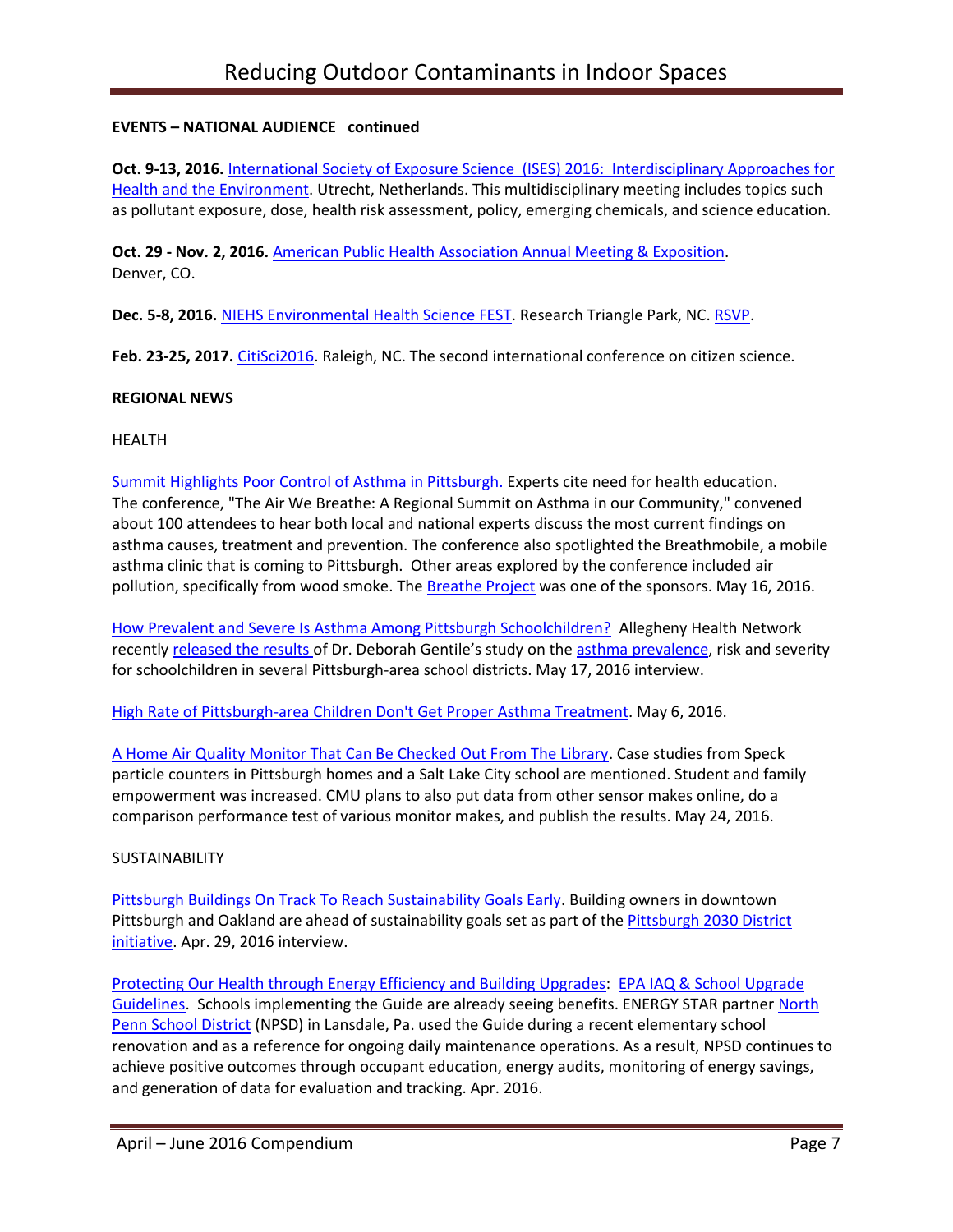# **REGIONAL NEWS** SUSTAINABILITY continued

[GBA's Pittsburgh 2030 District Honored with Weste](https://www.go-gba.org/gbas-pittsburgh-2030-district-honored-western-pennsylvania-environmental-award/)rn Pennsylvania Environmental Award. Jun. 1, 2016.

[Passive Strategies a Critical Component in the Race to Zero Energy.](https://www.go-gba.org/passive-strategies-a-critical-component-in-the-race-to-zero-energy/) May 20, 2016.

### AIR POLLUTION

[Lancaster County PA: Dogged by Some of the Worst Soot and Smog Pollution in U.S.](http://lancasteronline.com/news/local/lancaster-county-still-dogged-by-some-of-the-worst-soot/article_fbe227b4-0ae4-11e6-8a60-8b48988b7daf.html) Lancaster County surpassed Pittsburgh-Allegheny County as the worst in the state. The Pittsburgh area had been ranked worst in Pennsylvania since the American Lung Association annual reports started in 2000. Perplexing to analysts was why there were far more spikes of high readings of soot in the air monitor at Intercourse, downwind of the one in Lancaster city. Apr. 25, 2016.

## FOSSIL FUELS

[Is There A Link Between Fracking and Earthquakes?](http://wesa.fm/post/there-link-between-fracking-and-earthquakes) Multiple minor earthquakes in an area west of New Castle, PA were below a magnitude that humans can feel. Should we be concerned? Are the quakes triggered by fracking? [Michael Brudzinski,](http://miamioh.edu/cas/academics/departments/geology/about/brudzinski/index.html) a geology professor at Miami University in Ohio, and [Andrew](http://www.geosc.psu.edu/academic-faculty/nyblade-andrew)  [Nyblade,](http://www.geosc.psu.edu/academic-faculty/nyblade-andrew) a geosciences professor at Penn State University, discuss these issues. May 3, 2016 interview.

[PA Court Hears Dispute Over Oil and Gas Well Permit Policies.](http://powersource.post-gazette.com/powersource/policy-powersource/2016/06/09/Court-hears-arguments-over-oil-and-gas-well-permit-policies-PIOGA-Pennsylvania-DEP/stories/201606090061) The judges signaled that they are still wrestling with the main argument: whether the [2013 Supreme Court decision](http://www.post-gazette.com/local/2013/12/19/Pennsylvania-Supreme-Court-declares-portions-of-shale-drilling-law-unconstitutional/stories/201312190254) to strike down sections of the state's updated oil and gas law also crippled DEP's ability to consider the impact of proposed wells on features like public parks, critical species and scenic rivers. The Pennsylvania Legislature is poised to let an array of new shale gas drilling regulations take effect in a deal that will cancel revised rules for the state's traditional drilling industry. A coalition of six environmental groups said if the state adopts Senate Bill 279 it will make Pennsylvania "the only state in the nation to abandon oil and gas regulations after they've been fully developed and vetted." Jun. 9, 2016.

[Cracker Plant in Beaver Co. Expected to Drive Real Estate Market and Jobs.](http://powersource.post-gazette.com/business/development/2016/06/11/Cracker-plant-expected-to-drive-real-estate-market/stories/201606110026) In January 2015, the landowner began demolishing the former smelter site, with Shell footing the bill. The energy giant has committed \$80 million to deal with environmental contamination inherited from Horsehead and its predecessors; \$60 million to shuffle roadways; and \$69 million for the Center Township Water Authority to relocate its water intake site and build a new water treatment plant. Several environmental groups took issue with the air pollution that the cracker has in store for the region. Jun. 7, 2016.

### **OTHER NEWS**

IEQ

[Building Performance Institute \(BPI\) Introduces the Healthy Home Evaluator Credential.](http://www.bpi.org/news_expansion.aspx?selectedID=2303) The credential is designed for the nation's home performance, weatherization and healthy housing workforce, with the goal of breaking the link between unhealthy housing and unhealthy families through home performance interventions. Developed in partnership with the Green & Healthy Homes Initiative (GHHI), the credential builds upon the BPI Building Analyst or Energy Auditor certifications to verify the competencies required to conduct healthy home environmental risk assessments. Mar. 8, 2016.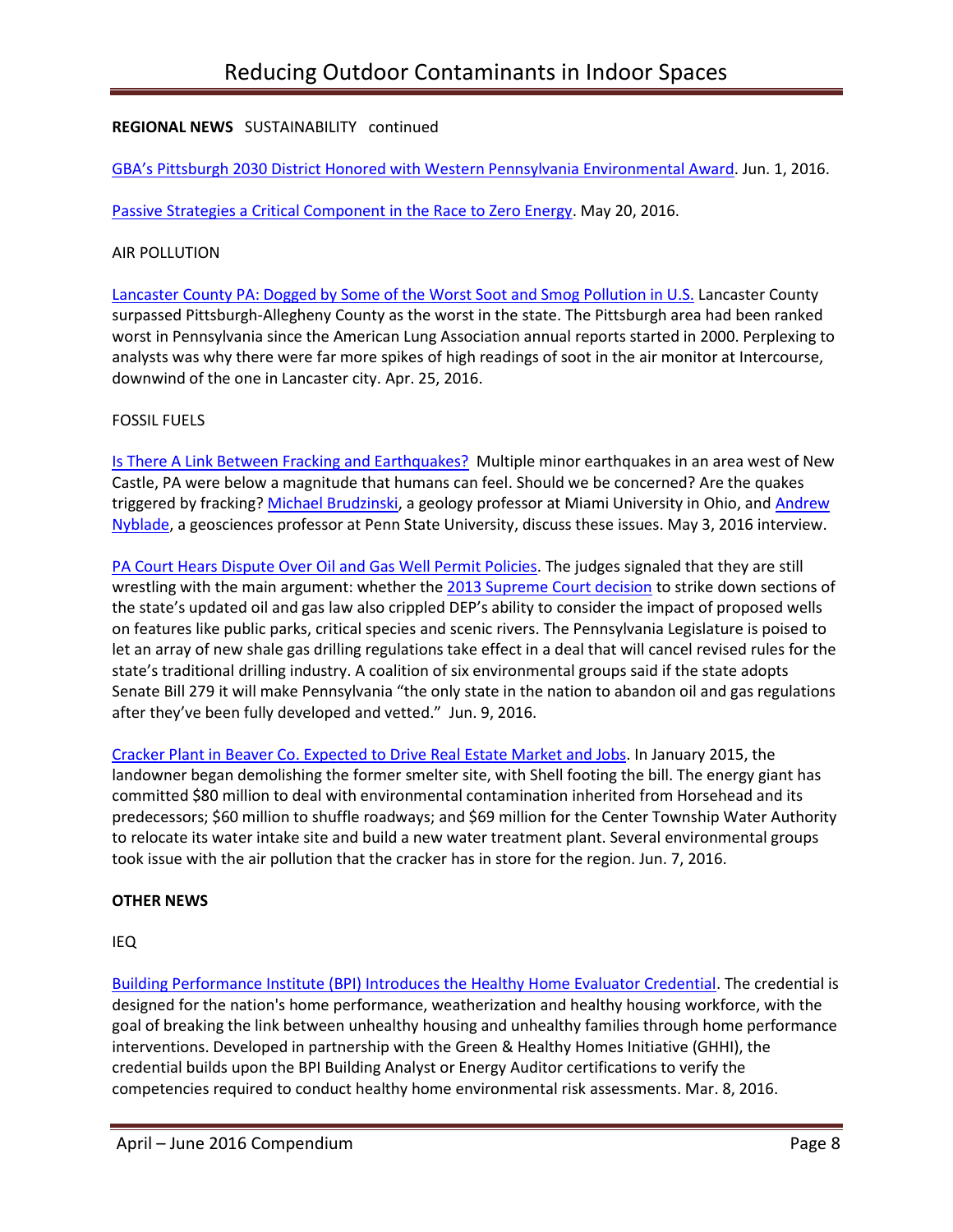## **OTHER NEWS** IEQ continued

[2016 Residential IAQ and Ventilation Standard Published by ASHRAE.](http://iaqlivewire.com/?p=213) Multifamily units (four stories or more) in all types of buildings are now covered in the scope of this standard. The 2016 standard also includes a method of claiming an infiltration credit for horizontally-attached units. Another major change in the standard provides a means of determining equivalency for a variety of ventilation scheduling strategies, including targets for short-term exposures. Apr. 1, 2016.

[Lumber Liquidators Pays \\$2.5 Million to Settle](http://www.arb.ca.gov/newsrel/newsrelease.php?id=799) California Clean Air Claims. Hardwood flooring retailer Lumber Liquidators Inc. has paid the California Air Resources Board (ARB) \$2.5 million to settle ARB claims that Lumber Liquidators sold, supplied, or offered for sale in California composite wood products that ARB testing showed exceeded state formaldehyde limits, and that Lumber Liquidators failed to take reasonable prudent precautions to ensure those products met such limits designed to protect public health. Lumber Liquidators also agreed to conduct regular audits of existing and new suppliers and to randomly test composite core samples in accordance with ARB's standard operating procedure for preparing finished goods samples for testing. Mar. 22, 2016.

[New CDC Vital Signs R](http://www.cdc.gov/vitalsigns/legionnaires/)eport: Legionnaires' Disease on the Rise. The number of people with Legionnaires' disease grew by nearly **four times** from 2000–2014. Legionnaires' disease is deadly for about **10%** of people who get it. CDC investigations show almost all outbreaks were caused by problems preventable with more effective water management. CDC has a useful toolkit and information for taking preventive action. Jun. 6, 2016.

[NYC Publishes Cooling Tower Rules for Inspection and Maintenance.](http://iaqlivewire.com/?p=209) The [rules](http://www1.nyc.gov/site/doh/health/health-topics/legionnaires-disease-commissioners-order.page) take effect in early June. A general guide to complying with the regulations, with frequently asked questions, can be found [here.](http://www1.nyc.gov/assets/doh/downloads/pdf/cd/cooling-tower-FAQs.pdf) The regulations require building owners to develop and use a cooling tower Maintenance Program and Plan (MPP) in line with ASHRAE 188-2015 and the specific requirements of Chapter 8. May 9, 2016.

### ASTHMA

[Social Bond for Childhood Asthma Home Intervention grant awarded to Alameda Co., CA.](http://www.payforsuccess.org/resources/alameda-county-granted-competitive-pay-success-award) In a Pay for Success project, private funders and investors pay for social services up front, working with counties, states, and service providers to reach target outcomes. Sep. 1, 2016.

### [New NIH Asthma Intervention Research Programs.](http://www.niehs.nih.gov/news/newsroom/releases/2016/may3/index.cfm)

- NIAID-supported investigators in Boston are assessing whether a school-based program aimed at reducing children's exposure to mouse allergen, mold, and air pollutants will decrease the burden of asthma among urban schoolchildren.
- NIEHS scientists are studying the complex relationship between the environment, the immune system, and asthma. Specifically, the scientists want to identify triggers of asthma attacks, what conditions may cause asthma, and the biological mechanisms involved. This strategy will inform future treatment and prevention efforts and has already produced some exciting results.
- Other NIEHS projects are currently working with families to improve air quality at home through strategies such as air filters and greener cleaning products. Apr. 25, 2016.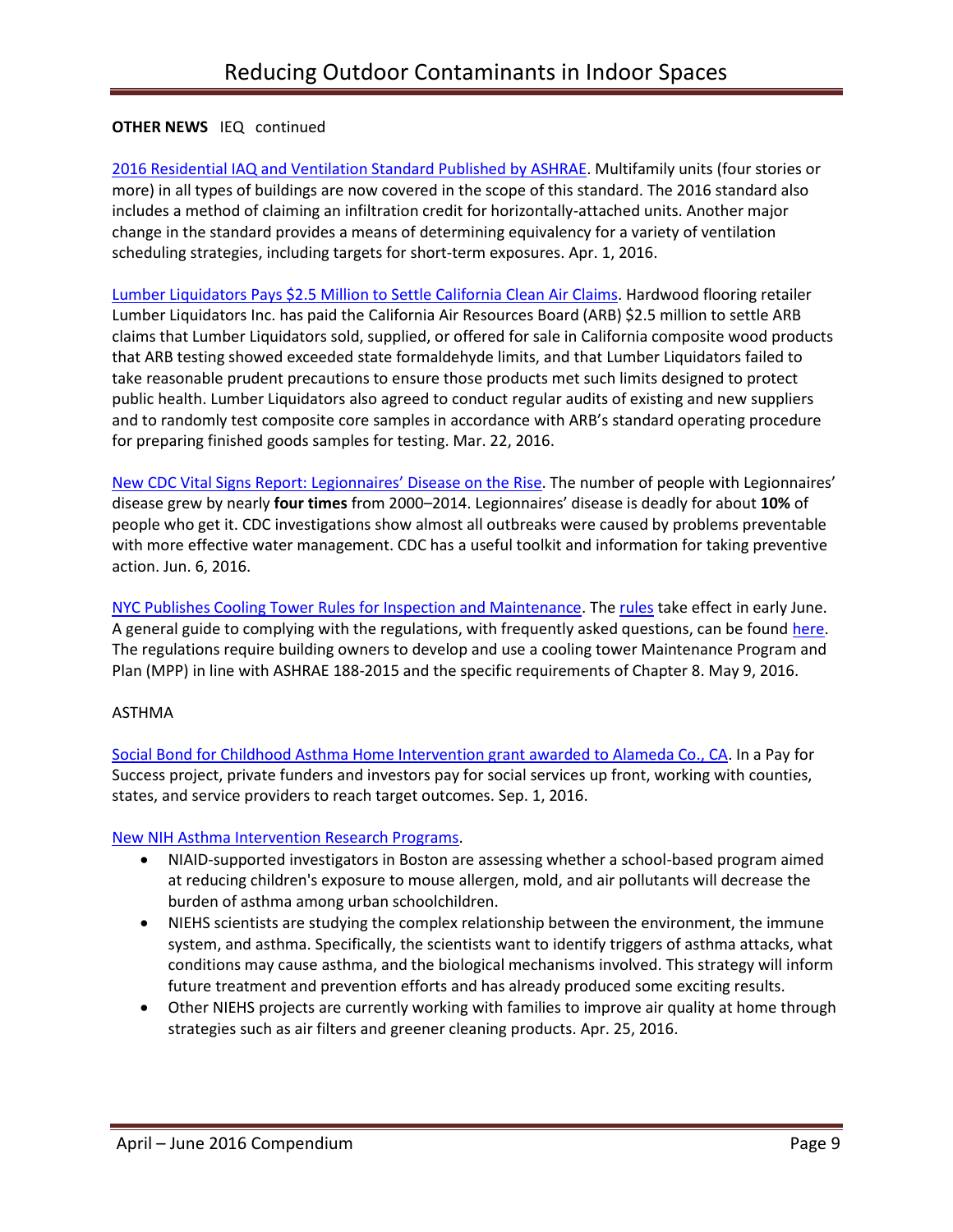### **OTHER NEWS continued**

#### ENVIRONMENTAL HEALTH

[Air Pollution is a Real Heartbreaker.](http://grist.org/justice/air-pollution-is-a-real-heartbreaker-no-really/) The ten-year MESA Study by the University of Washington [published](http://www.thelancet.com/journals/lancet/article/PIIS0140-6736%2816%2900378-0/fulltext)  [in The Lancet,](http://www.thelancet.com/journals/lancet/article/PIIS0140-6736%2816%2900378-0/fulltext) links living with air pollution to serious heart disease. This study provides the strongest evidence yet that air pollution can and does contribute to cardiovascular disease. The results define the relationship between air pollutants and the progression of coronary artery disease over time. Indoor and personal exposures were modeled; some personal monitoring was conducted (see Kaufman et al. 2012 and other journal articles in the R&D section below). May 26, 2016.

[City, County and PSU Partner on Toxic Air Research in Portland, OR.](http://portlandtribune.com/pt/9-news/304125-182207-city-county-and-psu-partner-on-toxic-air-research) In response to community concerns about dangerous airborne metals, researchers will sample air, soil, moss, and potentially, indoor surfaces for metals. They will also monitor to estimate emission levels and analyze the variation of pollutants to explore the potential of multiple sources affecting an individual location. Apr. 27, 2016.

Endocrine disruptor exposure from consumer products is shown in teenage girls. The [HERMOSA Study](http://r20.rs6.net/tn.jsp?f=001IEfwEDEgr841LBeJP-Xz2U05SIKno5sF1_XfSOqT4Do9rRtfRbX5KIpRiFVL55Xd05VvQ4BHKYGsGg5sMYYavUJyndtVOln4WnHo-7maNSjfc9lF-58JiNlLTsF8yZ7pc_hcMyYMNc_YvjoMOwEq2CzJ-ZNhS3fA3FWBahIfRVQSiCcAirKcugqhEJh8aFeKzFXBgiTxaKmUflbFuH2KxA==&c=Sh_e8KB6gmTQwT_OhHxt8NuFbKiHT0aYqm3NhCsJSev0oE6Ww90rdQ==&ch=EhRV8sVoxxBg0U8cAlpqksMMAYJsc9AJJGpQp7Cafex4h8sUVmGRLA==) demonstrated exposure reductions for some phthalates, parabens, and phenols after Latina teens in the Salinas, CA area switched to alternative cosmetics and personal care products for three days. Biomonitoring California conducted the laboratory analyses for this study. The journal article is free: [Harley, et al., 2016.](http://ehp.niehs.nih.gov/15-10514/) May 23, 2016.

[Agricultural Compounds in Drinking](https://vitalrecord.tamhsc.edu/agricultural-compounds-drinking-water-linked-birth-defects/) Water Linked to Birth Defects. Apr. 21, 2016.

[Do You Think Before You Breathe? Drexel Survey Finds Broad Misperceptions About Impact of Cleaner](http://drexel.edu/cae/news-events/news/2015/December/GurianWaringIndoorAirSurvey/)  [Indoor Air.](http://drexel.edu/cae/news-events/news/2015/December/GurianWaringIndoorAirSurvey/) Dec. 8, 2015.

[The Complex Relationship Between Heat and Ozone: Increased Ozone Alerts in Coming Decades.](http://news.harvard.edu/gazette/story/2016/04/the-complex-relationship-between-heat-and-ozone/) California, the Southwest, and the Northeast would be the most affected with each possibly experiencing up to nine additional days of dangerous ozone levels, with much of the rest of the country experiencing an average increase of 2.3 days. Apr. 21, 2016.

Southern California's [Reduction in Smog Linked to Major Improvement in C](https://pressroom.usc.edu/southern-californias-reduction-in-smog-linked-to-major-improvement-in-childrens-respiratory-health/)hildren's Respiratory Health. A twenty-year study of southern California children found that the children now have significantly fewer respiratory symptoms as a result of improved air quality. Average outdoor PM2.5 levels dropped by 47 % from 1992 to 2011 in the study region. Average outdoor nitrogen dioxide levels decreased by 49 % in the same period. Substantial decreases of bronchitic symptoms in children with asthma and of bronchitic symptoms in kids without asthma occurred. The finding expands on the landmark USC [Children's Health Study,](https://news.usc.edu/76761/las-environmental-success-story-cleaner-air-healthier-kids/) which a year ago reported that kids' lungs had grown stronger over the past twenty years as pollution levels in the Los Angeles Basin declined. Apr. 12, 2016.

A Broad Universe of "Emerging Contaminants" in [Drinking Water is Going Unregulated.](https://www.washingtonpost.com/national/health-science/in-us-drinking-water-many-chemicals-are-regulated--but-many-arent/2016/06/09/e48683bc-21b9-11e6-aa84-42391ba52c91_story.html?wpisrc=nl_amk&wpmm=1) In the drinking water of a large part of North Carolina, researchers have identified troubling levels of 1,4-dioxane, a likely human carcinogen and a byproduct of plastics manufacturing that can be found in paint strippers, varnishes, detergents, shampoos and cosmetics. Researchers are evaluating point-of-use devices, such as pitcher and refrigerator filters, and have identified a new adsorbent that is quite effective for 1,4 dioxane removal. [Inhalation exposure](http://www.atsdr.cdc.gov/mmg/mmg.asp?id=1205&tid=199) can also occur when using tap water contaminated with [1,4](http://www.atsdr.cdc.gov/mmg/mmg.asp?id=1205&tid=199) [dioxane](http://www.atsdr.cdc.gov/mmg/mmg.asp?id=1205&tid=199) to cook or shower. Jun. 10, 2016.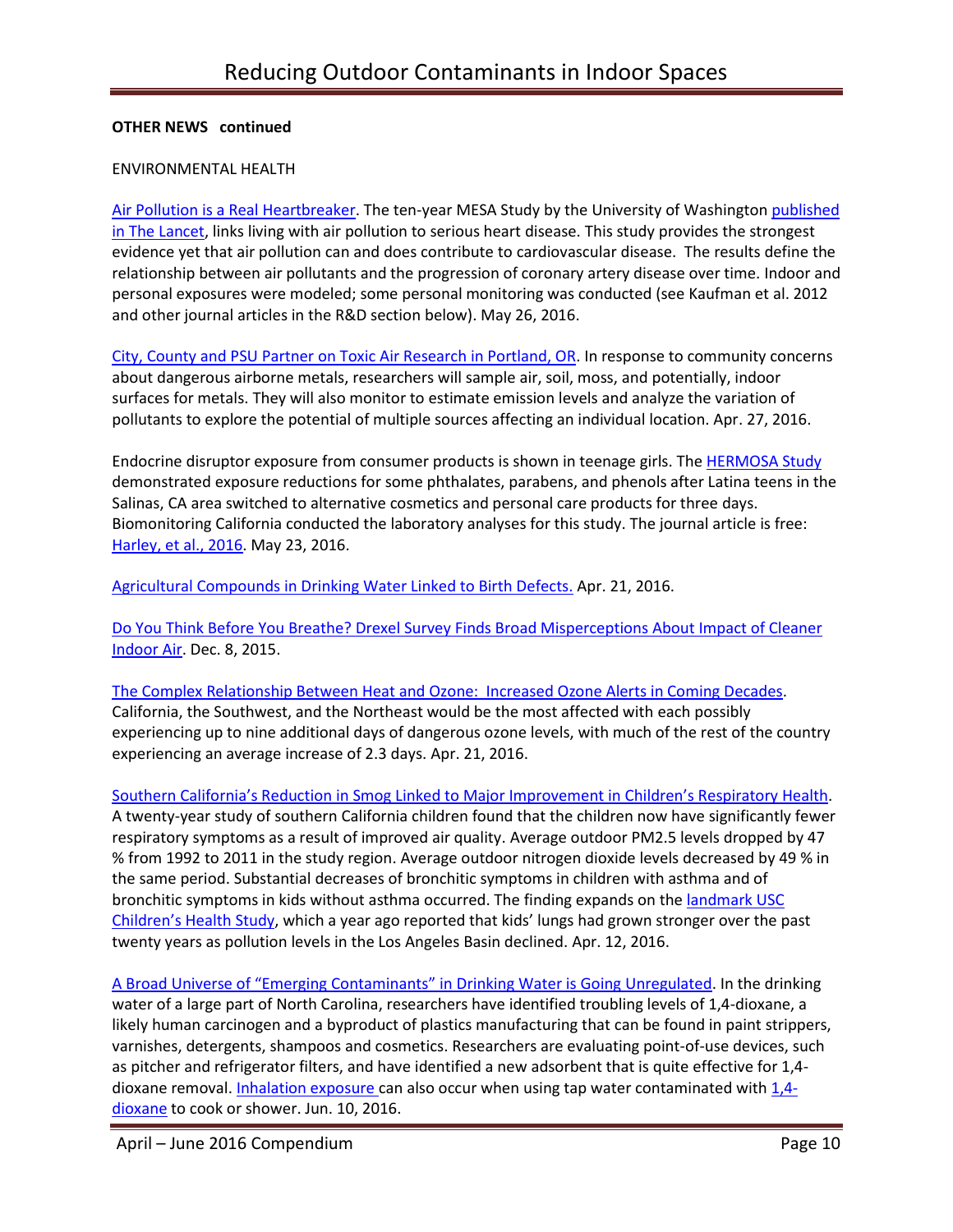### **OTHER NEWS continued**

### AQ

[Busy Streets Are Bad For Cyclists' Lungs, Portland Study Says.](http://www.pdx.edu/sustainability/news/opb-busy-streets-are-bad-cyclists-lungs-portland-study-says) A new [study](http://pubs.acs.org/doi/abs/10.1021/acs.est.6b01159) conducted in Portland neighborhoods confirmed that the more traffic there is on a street, the more air pollution cyclists are breathing. Researchers checked cyclists' breath for VOCs before and after a ride and compared that to results from other cyclists taking other routes. [Webinar, dissertation etc. are available.](http://trec.pdx.edu/research/project/849) May 5, 2016.

[Particulate Filters for Mercedes Diesels to Come to Gasoline Vehicles Too.](http://www.greencarreports.com/news/1104207_particulate-filters-for-mercedes-diesels-to-come-to-gasoline-vehicles-too.) May 31, 2016.

## ENERGY EFFICIENCY AND GREEN BUILDINGS

Washington State Law Expands Weatherization Plus Health to Entire State. In 2015, Washington passed [House Bill 1720,](http://lawfilesext.leg.wa.gov/biennium/2015-16/Pdf/Bill%20Reports/House/1720%20HBR%20PL%2015.pdf) which allows federal low income weatherization assistance programs (WAP) to use grant awards and matching funds for healthy housing improvements. The state began implementing this [Weatherization Plus Health](http://www.nchh.org/Policy/1000Communities/1KCPolicy/WeatherizationPlusHealth.aspx) program statewide this year, with \$4.3 million per year to match local funding [\(WDOC, 2015;](http://www.commerce.wa.gov/Programs/services/weatherization/Pages/MatchmakerProgram.aspx) [Furze 2015 presentation\).](https://www.google.com/url?sa=t&rct=j&q=&esrc=s&source=web&cd=7&ved=0ahUKEwjdlLnJ0fHMAhXqzIMKHQMAC5oQFghEMAY&url=http://www.nchh.org/Portals/0/Contents/Washington%2012-15-15%20Presenatation.pptx&usg=AFQjCNHnbyyNfY-Ygr2WHzo95I7lp8zN0w&sig2=v_qy0pIdo2Cyxgtp7ARwPQ) The state has recently proposed to allow up to 25% of federal LIHEAP funds to be used for further weatherization. Apr. 2016.

[Seeking Proof that Energy Efficiency Creates Jobs?](http://www.neep.org/blog/seeking-proof-energy-efficiency-creates-jobs-ask-us-department-energy) Ask the U.S. Department of Energy. May 25, 2016.

[UCLA Luskin Center Study Shows Low-income Californians Benefit from Cap-and-Trade.](http://newsroom.ucla.edu/stories/ucla-luskin-center-study-shows-low-income-californians-benefit-from-cap-and-trade) Apr. 5, 2016.

# DOE Invests [\\$14 Million to Increase Efficiency of Nation's Homes and](http://www.neep.org/blog/seeking-proof-energy-efficiency-creates-jobs-ask-us-department-energy) Buildings. Under its [Building](http://energy.gov/eere/buildings/building-america-bringing-building-innovations-market)  [America program,](http://energy.gov/eere/buildings/building-america-bringing-building-innovations-market) the Energy Department will make eight awards for up to \$5.5 million for industry partners to create healthier, more comfortable homes. Partners will pilot several innovative approaches: low-cost construction methods; highly-efficient integrated heating, cooling, and ventilation systems; indoor air quality (IAQ) solutions for healthier homes; and software that will remotely identify homes that can benefit most from energy efficiency retrofits. They will also demonstrate zero energy-ready homes for the affordable housing market. May 9, 2016.

### LAND USE PLANNING

[Our Health is a Function of Where We Live](http://www.thelancet.com/journals/lancet/article/PIIS0140-6736%2816%2900348-2/abstract) (Comment). Goenka and Andersen, 2016. See also: link to article o[n 14-city cross-sectional study on physical activity.](http://www.thelancet.com/journals/lancet/article/PIIS0140-6736%2815%2901284-2/abstract)

### CITIZEN SCIENCE

[San Ysidro Residents Brace for a Busier Border, Conduct Own](http://www.voiceofsandiego.org/topics/science-environment/san-ysidro-residents-brace-busier-border/) Pollutant Monitoring. The border expansion has heightened health concerns among San Ysidro, CA residents, and calls for an air pollution study of the community have gone unheeded, activists say. Residents led by Casa Familiar, have obtained funding from CalEPA to do their own air-pollution study. Apr. 25, 2016.

### ENVIRONMENTAL JUSTICE

EPA's Newest Environmental Justice [Strategy Available for Public Review.](https://blog.epa.gov/blog/2016/05/ej-ej2020-2/) One of the EJ2020 plan's goals is to deepen environmental justice practice in EPA's programs to improve the health and environment of overburdened communities. **Comments are due July 7**.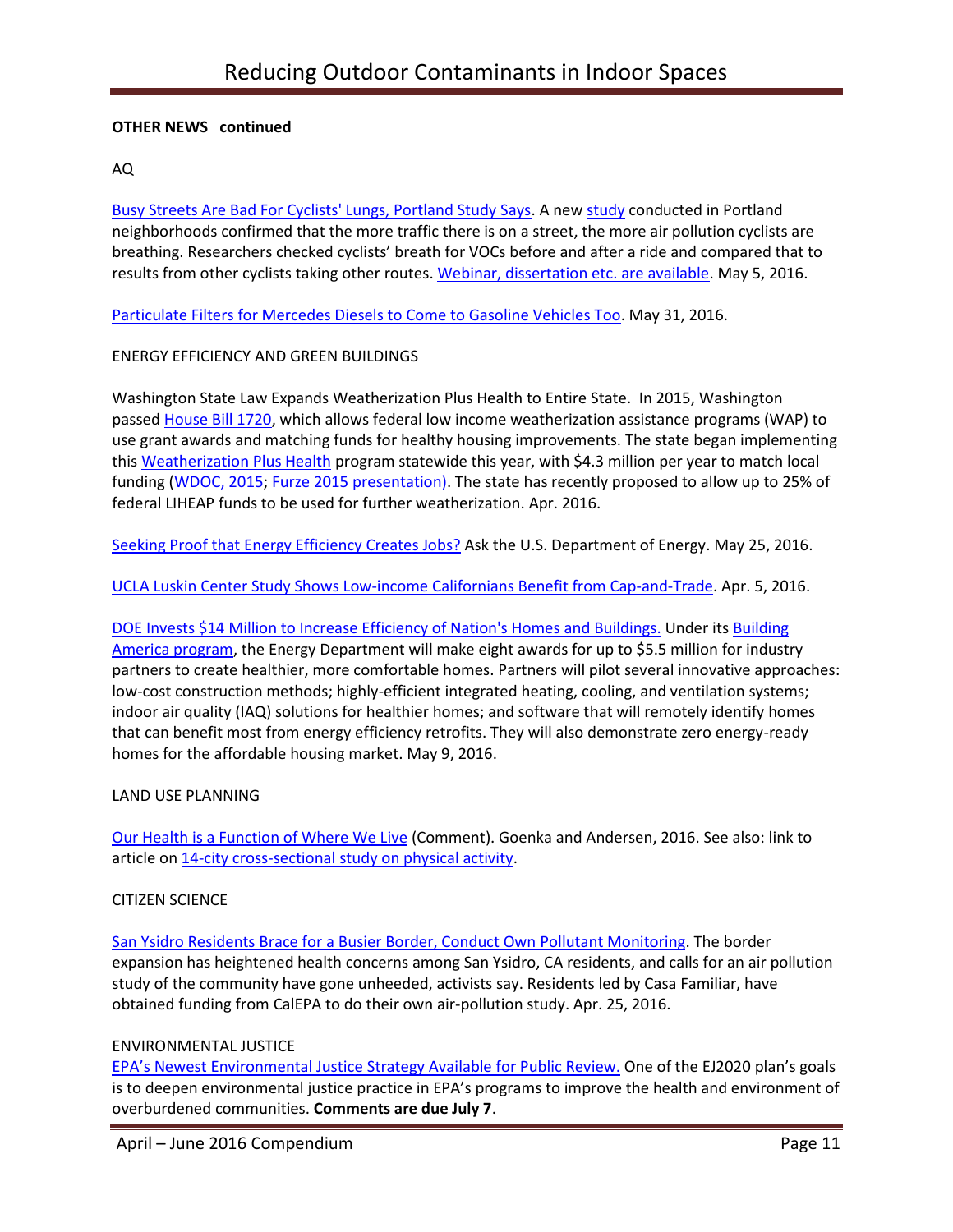# **OTHER NEWS** ENVIRONMENTAL JUSTICE continued

[New Study Cross-Links Pollution Extremes to Race & Socio-Economic Status.](https://www.sesync.org/news/toxic-outliers) The study focused on the industrial facilities responsible for one billion chemical releases in the U.S. in 2007. An interdisciplinary research team identified that a class of "super polluters"—the worst of the worst—contribute disproportionately to pollution affecting minority and low-income communities. Their findings suggest that selective enforcement, rather than sweeping initiatives, could lead to the greatest environmental gains at potentially reduced costs. Jan. 26, 2016.

[Facilitating Change for Environmental Justice through](http://www.niehs.nih.gov/research/supported/translational/peph/grantee-highlights/2016/index.cfm) Community Empowerment and Advocacy.

UPROSE promotes the sustainability of Sunset Park – an ethnically and economically diverse neighborhood in Brooklyn. It empowers younger generations, enhances environmental amenities, and addresses social inequities. Youth projects have focused on community action to address lead paint, traffic-related air pollution, and climate justice and adaptation to prevent toxic contamination during storm surges. Youths conducted air quality monitoring in the community. May 8, 2016.

[New NIH-EPA Research Centers to Study Environmental Health Disparities.](http://www.niehs.nih.gov/news/newsroom/releases/2016/may25/index.cfm) Five new research centers will examine a range of stressors on health, including air, water, and ground pollution as well as environmental conditions such as substandard housing, poor diet, and adverse social dynamics. Community partners will collaborate with scientists to define research questions, recruit study participants, and collect data. Additionally, partners will help translate research results into strategies to address existing health issues and prevent harmful exposures. May 3, 2016.

### FOSSIL FUELS

Hidden, [Abandoned, Dangerous: Old Gas and Oil Wells In Neighborhoods.](http://www.npr.org/2016/05/30/474100388/hidden-abandoned-dangerous-old-gas-and-oil-wells-in-neighborhoods) Most states have no requirement for homeowners to be notified about abandoned oil and gas wells on their properties. Across the U.S., from Pennsylvania to California, there are millions of abandoned wells with locations either unmapped or poorly mapped. In Alberta, Canada, it's a different story. May 30, 2016.

[Physicians Group Calls for Ban on Fracking.](http://www.e-activist.com/ea-action/broadcast.record.message.click.do?ea.url.id=616197&ea.campaigner.email=2DEgPFoibvdOiO4f8OZ0W8LMtSVFLyox&ea.campaigner.id=vYhYjxR002qZkArzVWMSmA==&ea_broadcast_target_id=0) Physicians for Social Responsibility's national board of directors called for a ban on hydraulic fracturing (fracking). The newly adopted position cites the extensive leaks of methane, a powerful accelerator of climate change. It acknowledges that a transition is needed to end fracking and calls on the gas and oil industries to shoulder responsibility for, among other things, water testing, public disclosure on chemicals used, and the costs of managing healththreatening practices. May 24, 2016.

[U.S. Adds Man-made Earthquakes to Seismic Risk Map.](http://www.businessinsurance.com/article/20160328/NEWS03/160329812/united-states-geological-survey-revises-seismic-risk-map-to-include) The U.S. Geological Survey's change follows a rise in temblors linked to wastewater disposal wells, the agency said. Mar. 28, 2016.

[Fracking Firm Hit With Damages for Ground Water Contamination.](http://www.businessinsurance.com/article/20160311/NEWS06/160319964/pennsylvania-families-ely-hubert-of-dimock-win-4-2-million-damages) A federal jury ruled that Cabot Oil & Gas Co. must pay more than \$4.2 million in damages to two families in northeastern Pennsylvania who said the company's fracking operations contaminated their ground water since 2008**.** Mar. 11, 2016.

[Baykeeper Refutes Developer's Claim that Coal Export Won't Harm the Bay](https://baykeeper.org/blog/baykeeper-refutes-developer-claim-coal-export-wont-harm-bay). Can ten million tons of Utah coal per year be brought by train and shipped from Oakland to Asia, without polluting neighborhoods, and the San Francisco Bay? Baykeeper refutes the developer's claims, explaining how much harm coal export would create for San Francisco Bay, the Bay area, and the global climate. Apr. 4, 2016.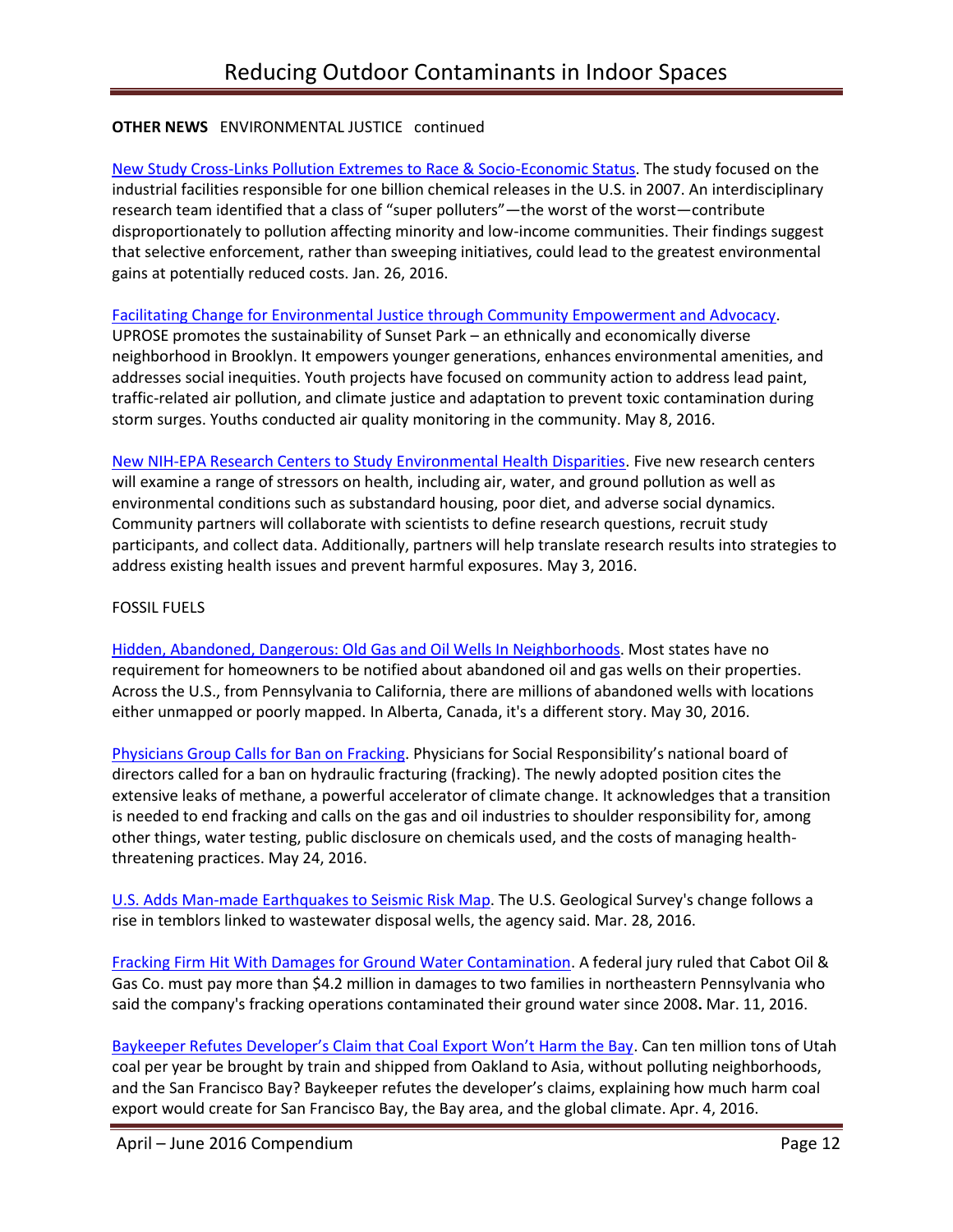## **RESOURCES**

## IEQ

[2016 Northeast Indoor Air Quality & Energy Conference,](http://www.maineindoorair.org/Workshop%20Schedule%202016%20-%20FINAL.pdf) program and contacts. Topics addressed included radon, mold, high performance buildings, ventilation system commissioning, and maintenance. Maine IAQ Council, Portland, ME.

#### ENVIRONMENTAL HEALTH

Outdoor Pollutant Intrusion in Homes: Which Intervention Strategies Work? [2016 ACI National Home](http://www.eventscribe.com/2016/ACINational/aaSearchByDay.asp?day=4/6/2016&theday=Wednesday&BCFO=P)  [Performance Conference \(ACI 2016\),](http://www.eventscribe.com/2016/ACINational/aaSearchByDay.asp?day=4/6/2016&theday=Wednesday&BCFO=P) Austin, TX, Apr. 4-7. Preliminary results from the ROCIS Low Cost Particle Monitoring Project were presented by Linda Wigington. Rich Corsi (UT Austin) presented the latest findings on indoor ozone, its particulate by products, and its removal. Brett Singer (LBNL) reviewed the infiltration of particles and summarized the results from their recent study on HVAC air filtration effectiveness in a test home. Tom Phillips reviewed the demonstrated effectiveness of various intervention strategies and moderated the session. (Session 7, #W50, free site registration required)

[Healthy Home Interventions: Success Stories.](http://www.greenandhealthyhomes.org/about-us/success-stories?field_location_tax_tid=All) GHHI, 2016. Case studies from various states, showing how asthma, mold, pest, lead, and energy problems were solved.

Weatherization and Health: ventilation intervention studies. Th[e Health V study](http://www.nchh.org/Research/HealthV.aspx) looked at IEQ and mechanical ventilation strategies in weatherized homes (University of Illinois, HUD, and NCHH). IAQ and health improved when weatherization was accompanied by an ASHRAE residential ventilation standard and the 2010 ASHRAE standard has greater improvements in certain outcomes, compared to the 1989 standard. The final report is expected in mid 2016[. Venting for Health,](http://www.nchh.org/Research/VentingforHealth.aspx) a related study in New York City, is looking at the effects of improved ventilation and air shaft sealing and air shaft ventilation in multifamily buildings; the results are expected soon.

[Toxic Metals in Urban Air.](http://www.pdx.edu/sustainability/urban-air) The Portland State University studies will provide in-depth testing of six sites identified by prior research and in discussion with public health agencies and neighborhood organizations. This project will provide timely research for public health and other officials to consider whether or how to adjust policies, regulations, and/or monitoring activities.

[Improving Indoor Climates in Retrofitted Buildings.](http://cordis.europa.eu/result/rcn/92528_en.html) The EU-funde[d CETIEB](http://www.cetieb.eu/) (Cost-Effective Tools for Better Indoor Environment in Retrofitted Energy Efficient Buildings). The project developed and evaluated a number of cost-effective, easy-to-use monitoring and equipment control systems, e.g., sensors for VOCs, light, temperature and energy fluxes, CO<sub>2</sub>, UV, and air velocity. A Passive Plaster System was developed to reduce indoor temperature and humidity variations and through photocatalytic activity remove indoor air pollutants. A project summary and guidelines are available and have been disseminated to the public.

[Schools of the Future: Towards Zero Emission with High Performance Indoor Environment.](http://www.school-of-the-future.eu/index.php/about) This EU FP-7 project demonstrated the enhanced energy and indoor environment performance of 4 buildings in 4 countries and climates. This was achieved by holistic retrofit of the building envelope and systems along with the integration of renewables and building management systems. Best practice guidelines, an interactive design tool, classroom lectures, and training material for pupils, teachers and technical service personnel are available.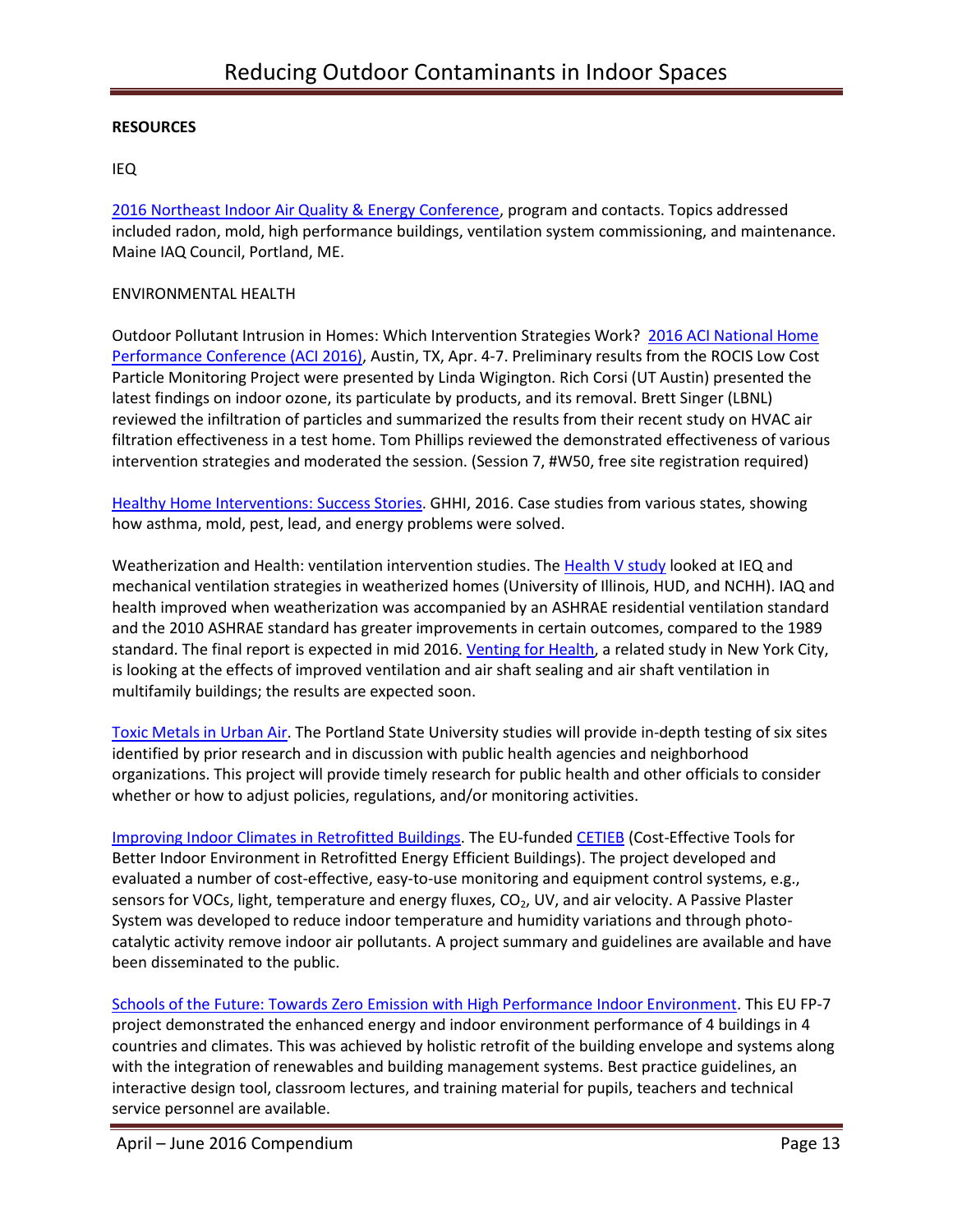## **RESOURCES** ENVIRONMENTAL HEALTH continued

[Better Buildings Summit 2016.](http://betterbuildingssolutioncenter.energy.gov/search?f%5B0%5D=field_partner_type%3A1011&f%5B1%5D=field_content_type%3A847) Searchable list of presentations on energy efficiency, financing, market value, health, non-energy benefits, due diligence, etc. for various building sectors. U.S. DOE.

[Increasing Energy Efficiency in Small Multifamily Properties in](http://www.neep.org/sites/default/files/resources/NEEP%20Multifamily%20Report_April%202014.pdf) the Northeast. Northeast Energy Efficiency Partnerships, 2014.

[EPA P3 Student Project Grants Awarded, 2016.](https://www.epa.gov/P3/20152016-p3-grant-recipients) FY 2015-16 research topics include wearable air quality sensors, air filtration in zero energy homes, personal sensors for home system controls, and water quality monitoring at fracking sites. EPA People, Prosperity and the Planet (P3). Mar. 28, 2016.

#### FOSSIL FUELS

[No Coal in Oakland.](http://nocoalinoakland.info/) Analysis and news on health, environmental justice, and environmental impacts of proposed coals trains and shipping terminal in Northern California. Legislation and citizen activities are covered too.

#### **FUNDING OPPORTUNITIES**

[Healthy Housing and Neighborhoods Initiative.](http://kresge.org/opportunities) The Kresge Foundation. Ongoing grant applications. Other initiatives, such as Climate Resilience and Urban Opportunity, will periodically issue RFPs.

#### **RESEARCH AND DEMONSTRATION**

IEQ

[Ventilation, IAQ and Filtration in a Net Zero Energy House.](http://www.nafahq.org/ventilation-iaq-and-filtration-in-a-net-zero-energy-house/) Persily et al., 2016.

#### ENVIRONMENTAL HEALTH

[Multi-Ethnic Study of Atherosclerosis and Air Pollution \(MESA Air\) Study,](http://depts.washington.edu/mesaair/) University of Washington. This 10-year study is examining the relationship between air pollution exposures and the progression of cardiovascular disease over time. It is looking at people in six states, representing diverse areas of the country. Below are examples of study articles that are pertinent to ROCIS stakeholders:

[Modeling the Residential Infiltration of Outdoor PM2.5 in the Multi-Ethnic Study of](http://ehp.niehs.nih.gov/1104447/)  [Atherosclerosis and Air Pollution \(MESA Air\).](http://ehp.niehs.nih.gov/1104447/) Allen et al., 2012.

[A National Prediction Model for PM2.5 Component Exposures and Measurement Error](http://ehp.niehs.nih.gov/wp-content/uploads/121/9/ehp.1206010.pdf)– [Corrected Health Effect Inference.](http://ehp.niehs.nih.gov/wp-content/uploads/121/9/ehp.1206010.pdf) Bergen et al., 2013.

[Prospective study of particulate air pollution exposures, subclinical atherosclerosis, and clinical](http://www.ncbi.nlm.nih.gov/pubmed/23043127)  [cardiovascular disease: The Multi-Ethnic Study of Atherosclerosis and Air Pollution \(MESA Air\).](http://www.ncbi.nlm.nih.gov/pubmed/23043127) Kaufman et al., 2012.

Satellite-Based NO2 and Model Validation in a [National Prediction Model Based on Universal](http://pubs.acs.org/doi/ipdf/10.1021/acs.est.5b05099)  [Kriging and Land-Use Regression. Y](http://pubs.acs.org/doi/ipdf/10.1021/acs.est.5b05099)oung et al., 2016.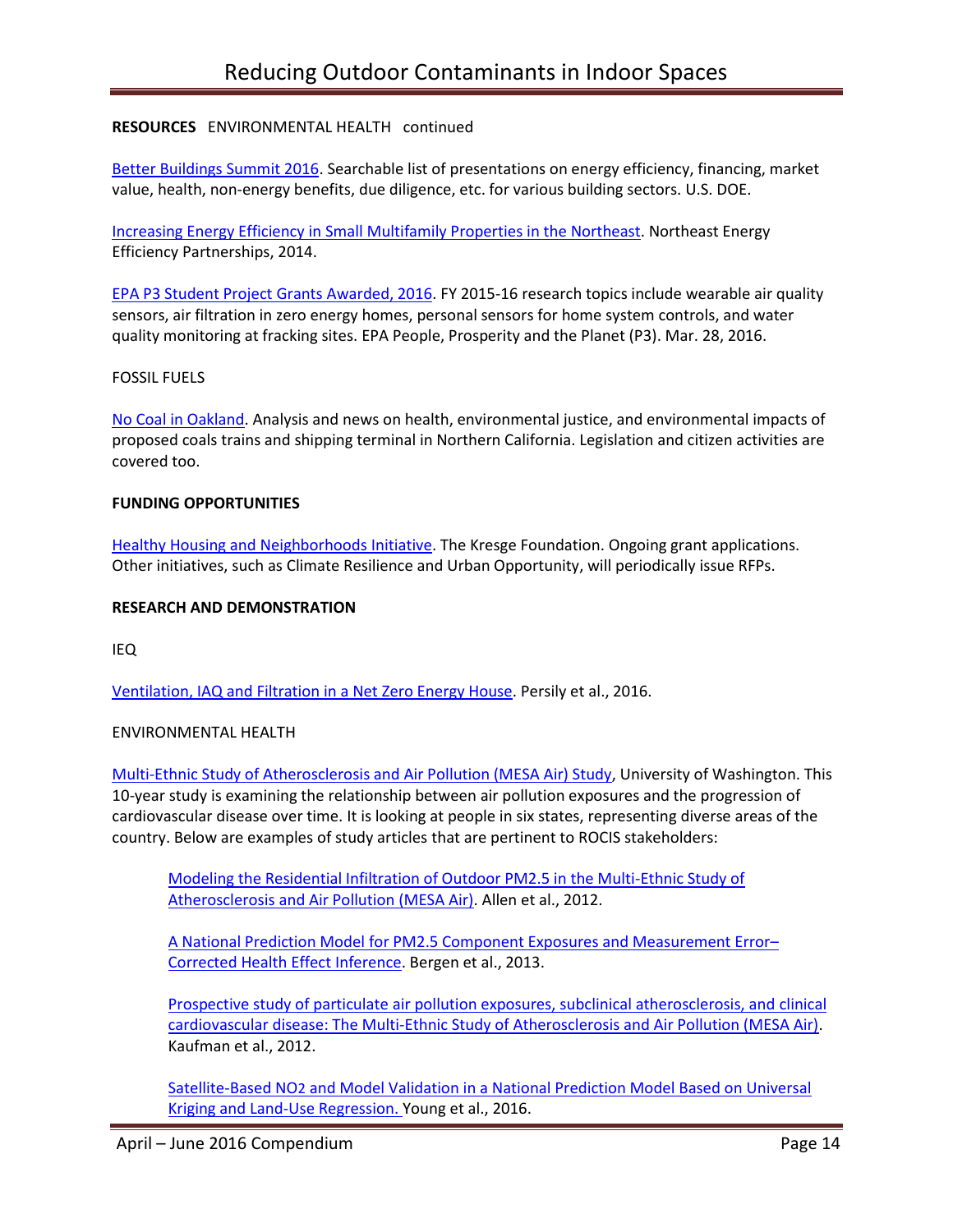[Exposure to Traffic-Related Air Pollution in Relation to Progression in Physical Disability among](http://ehp.niehs.nih.gov/15-10089/)  [Older Adults.](http://ehp.niehs.nih.gov/15-10089/) Weuve et al., 2016.

[Association of Geography and Ambient Air Pollution with Urine](http://www.ncbi.nlm.nih.gov/pmc/articles/PMC4808987/pdf/ijerph-13-00324.pdf) Metal Concentrations in Six US [Cities: The Multi-Ethnic Study of Atherosclerosis.](http://www.ncbi.nlm.nih.gov/pmc/articles/PMC4808987/pdf/ijerph-13-00324.pdf) Pang et al., 2016.

[Prediction of Fine Particulate Matter Chemical Components with a Spatio-temporal Model for](http://www.nature.com/jes/journal/vaop/ncurrent/pdf/jes201629a.pdf)  [the Multi-Ethnic Study of Atherosclerosis Cohort. K](http://www.nature.com/jes/journal/vaop/ncurrent/pdf/jes201629a.pdf)im et al., 2016.

[Association Between Air Pollution and Coronary Artery Calcification Within Six Metropolitan](http://www.thelancet.com/journals/lancet/article/PIIS0140-6736%2816%2900378-0/abstract)  [Areas in the USA \(the Multi-Ethnic Study of Atherosclerosis and Air Pollution\): a Longitudinal](http://www.thelancet.com/journals/lancet/article/PIIS0140-6736%2816%2900378-0/abstract)  [Cohort Study.](http://www.thelancet.com/journals/lancet/article/PIIS0140-6736%2816%2900378-0/abstract) Kaufman et al., 2016. (see also: editorial in Lancet).

[Associations between Traffic Noise, Particulate Air Pollution, Hypertension, and Isolated Systolic](http://www.ncbi.nlm.nih.gov/pmc/articles/PMC4014763/)  [Hypertension in Adults: The KORA Study.](http://www.ncbi.nlm.nih.gov/pmc/articles/PMC4014763/) Babisch et al., 2014.

[Impacts of Climate-induced Changes in Extreme Events on Ozone and Particulate Matter Air Quality.](http://www.mtu.edu/geo/research/current/) S. Wu, Michigan Technical University. In progress.

[Simulating the Extent of TCE Contamination in Antrim County, Michigan Using Publicly Available Data](https://ngwa.confex.com/ngwa/2016gws/webprogram/Paper10946.html)  [\(2016 NGWA Groundwater Summit\).](https://ngwa.confex.com/ngwa/2016gws/webprogram/Paper10946.html) Miller and Gierke, 2016.

[Quantile Regression Analysis of the Distributional Effects of Air Pollution on Blood Pressure, Heart Rate](http://ehp.niehs.nih.gov/15-10044/)  [Variability, Blood Lipids, and Biomarkers of Inflammation in Elderly American Men: The Normative Aging](http://ehp.niehs.nih.gov/15-10044/)  [Study.](http://ehp.niehs.nih.gov/15-10044/) Bind et al., 2016.

[Critical Review of Health Impacts of Wildfire Smoke Exposure.](http://ehp.niehs.nih.gov/wp-content/uploads/advpub/2016/4/ehp.1409277.acco.pdf) Reid et al., 2016.

[Long-term Exposure to Air Pollution and Development of Cardiovascular Disease.](https://www.epa.gov/research-grants/long-term-exposure-air-pollution-and-development-cardiovascular-disease) EPA's Long-term Exposure to Air Pollution and Development of Cardiovascular Disease Request. Applications due Aug. 2, 2016.

[Contamination in North Dakota Linked to Fracking Spills.](https://nicholas.duke.edu/about/news/ContaminationinNDLinkedtoFrackingSpills) Accidental wastewater spills from unconventional oil production in North Dakota have caused widespread water and soil contamination, a new Duke University study finds. Apr. 27, 2016.

[Early Exposure to Traffic-Related Air Pollution,](http://ehp.niehs.nih.gov/ehp239/) Respiratory Symptoms at 4 Years of Age, and Potential Effect Modification by Parental Allergy, Stressful Family Events, and Gender: A Prospective Follow-up Study of the PARIS Birth Cohort. Rancière et al., in press.

[Urban Dust Microbiome: Impact on Later Atopy and Wheezing.](http://ehp.niehs.nih.gov/ehp158/) Tischer et al., in press.

[A Difference-in-Differences Approach to Assess the Effect of a Heat Action Plan on Heat-Related](http://ehp.niehs.nih.gov/ehp203/)  [Mortality, and Differences in Effectiveness According to Gender, Age, and Socioeconomic Status](http://ehp.niehs.nih.gov/ehp203/)  [\(Montreal, Quebec\).](http://ehp.niehs.nih.gov/ehp203/) Benmarhnia et al., in press.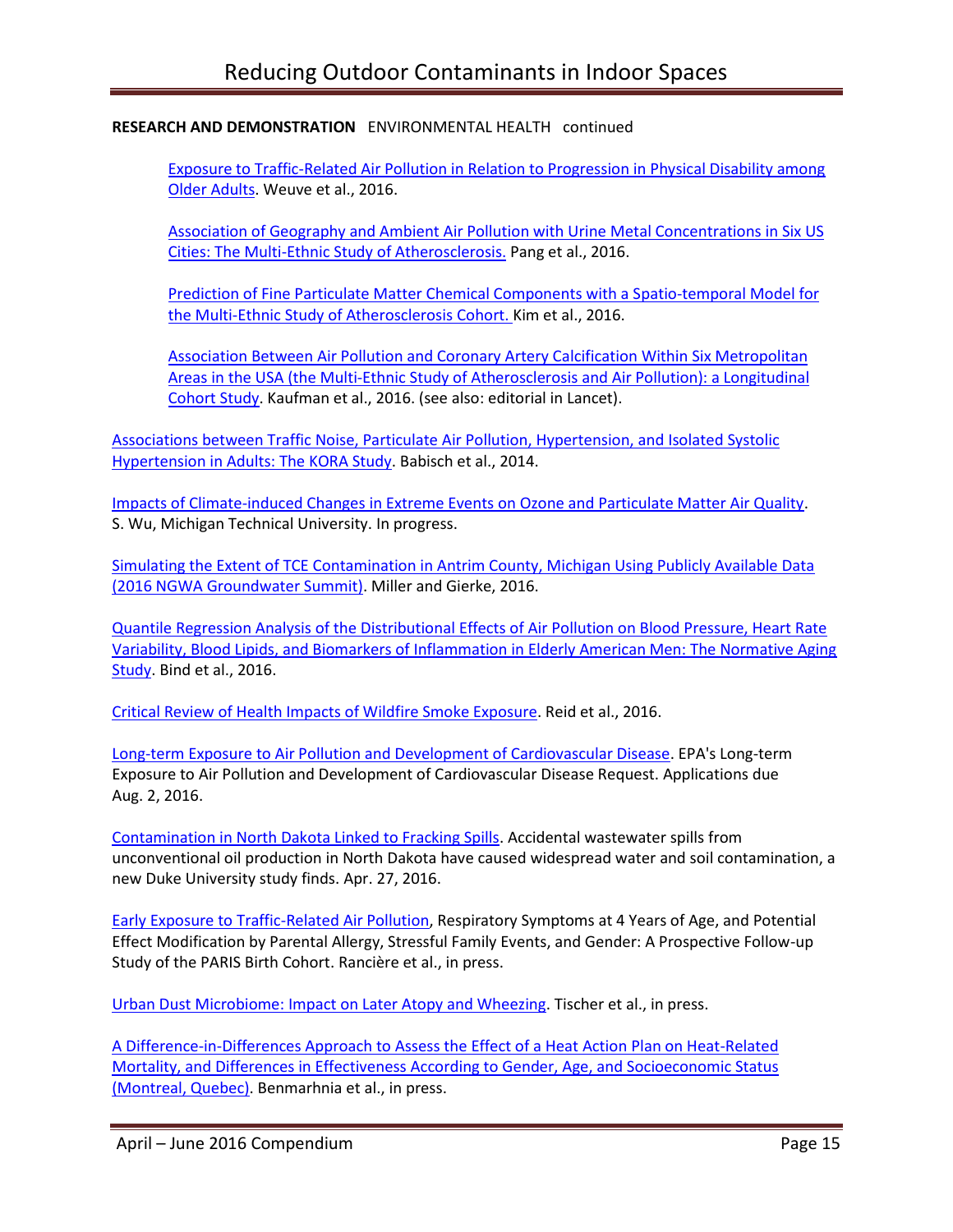[Estimating Causal Effects of Local Air Pollution on Daily Deaths: Effect of Low Levels.](http://ehp.niehs.nih.gov/ehp232/) Schwartz et al., in press.

[Nano-Scale Particulate Matter from Urban Traffic Rapidly Induces Oxidative Stress and Inflammation in](http://ehp.niehs.nih.gov/ehp134/)  [Olfactory Epithelium with Concomitant Effects on Brain.](http://ehp.niehs.nih.gov/ehp134/) Cheng et al., in press.

[Long-term Exposure to Traffic-related Air Pollution and Progression of Carotid Artery Atherosclerosis: A](http://www.ncbi.nlm.nih.gov/pmc/articles/PMC3987708/)  [Prospective Cohort Study.](http://www.ncbi.nlm.nih.gov/pmc/articles/PMC3987708/) Gan et al., 2014.

[Effects of Complete Streets on Travel Behavior and Exposure to Vehicular](http://www.arb.ca.gov/research/single-project.php?row_id=65095) Emissions. Zhu, 2016. Researchers investigated the volume of motorized vehicles, cyclists, and pedestrians as well as exposures to fine ( $PM<sub>2.5</sub>$ ) and ultrafine particles (UFP) among drivers, cyclists, and pedestrians before and after two complete street retrofit projects. They also conducted a neighborhood survey in adjacent area before and after the retrofit. Webinar, journal articles, and final report are available. Funded by the California Air Resources Board.

[Short-term Exposure to Traffic-related Air Pollution and Daily Mortality in London, UK.](http://www.nature.com/jes/journal/v26/n2/abs/jes201565a.html?WT.ec_id=JES-201603&spMailingID=50713632&spUserID=MTY2MTU2MzQwNjg3S0&spJobID=862092438&spReportId=ODYyMDkyNDM4S0) Atkinson et al., 2016.

[Air Pollution Exposure Model for Individuals \(EMI\) in Health Studies: Evaluation for Ambient PM2.5 in](http://pubs.acs.org/doi/10.1021/acs.est.5b02765)  [Central North Carolina.](http://pubs.acs.org/doi/10.1021/acs.est.5b02765) Breen et al., 2015.

[Differences in Ambient Polycyclic Aromatic Hydrocarbon Concentrations between Streets and Alleys in](http://www.ncbi.nlm.nih.gov/pmc/articles/PMC4730518/)  [New York City: Open Space vs. Semi-Closed Space.](http://www.ncbi.nlm.nih.gov/pmc/articles/PMC4730518/) Lovinsky-Desir et al., 2016.

[Time Trends of Polycyclic Aromatic Hydrocarbon Exposure in New York City from 2001 to 2012: Assessed](http://www.ncbi.nlm.nih.gov/pubmed/24709094)  [by Repeat Air and Urine Samples.](http://www.ncbi.nlm.nih.gov/pubmed/24709094) Jung et al., 2014. See also: links at Similar Articles.

[Moving to a Highly Walkable Neighborhood and Incidence of Hypertension: A Propensity-Score Matched](http://ehp.niehs.nih.gov/15-10425/)  [Cohort Study.](http://ehp.niehs.nih.gov/15-10425/) Chiu et al., 2016.

[Effects of Ambient Air Pollution Exposure on](http://ehp.niehs.nih.gov/ehp136/) Olfaction: A Review. Ajmani et al., 2016.

Intrauterine Inflammation and Maternal Exposure to Ambient  $PM<sub>2.5</sub>$  during Preconception and Specific [Periods of Pregnancy: The Boston Birth Cohort.](http://ehp.niehs.nih.gov/EHP243/) Nachman et al., 2016.

[Hair and Nails as Noninvasive Biomarkers of Human Exposure to Brominated and Organophosphate](http://pubs.acs.org/doi/abs/10.1021/acs.est.5b05073)  [Flame Retardants.](http://pubs.acs.org/doi/abs/10.1021/acs.est.5b05073) Liu et al., 2016.

[A Community-Based Approach to Developing a Mobile Device for Measuring Ambient Air Exposure,](http://www.osti.gov/pages/biblio/1213217-community-based-approach-developing-mobile-device-measuring-ambient-air-exposure-location-respiratory-health) [Location, and Respiratory Health.](http://www.osti.gov/pages/biblio/1213217-community-based-approach-developing-mobile-device-measuring-ambient-air-exposure-location-respiratory-health) Rohlman et al., 2015. A 201[4 presentation](http://www.osti.gov/pages/biblio/1213217-community-based-approach-developing-mobile-device-measuring-ambient-air-exposure-location-respiratory-health) available.